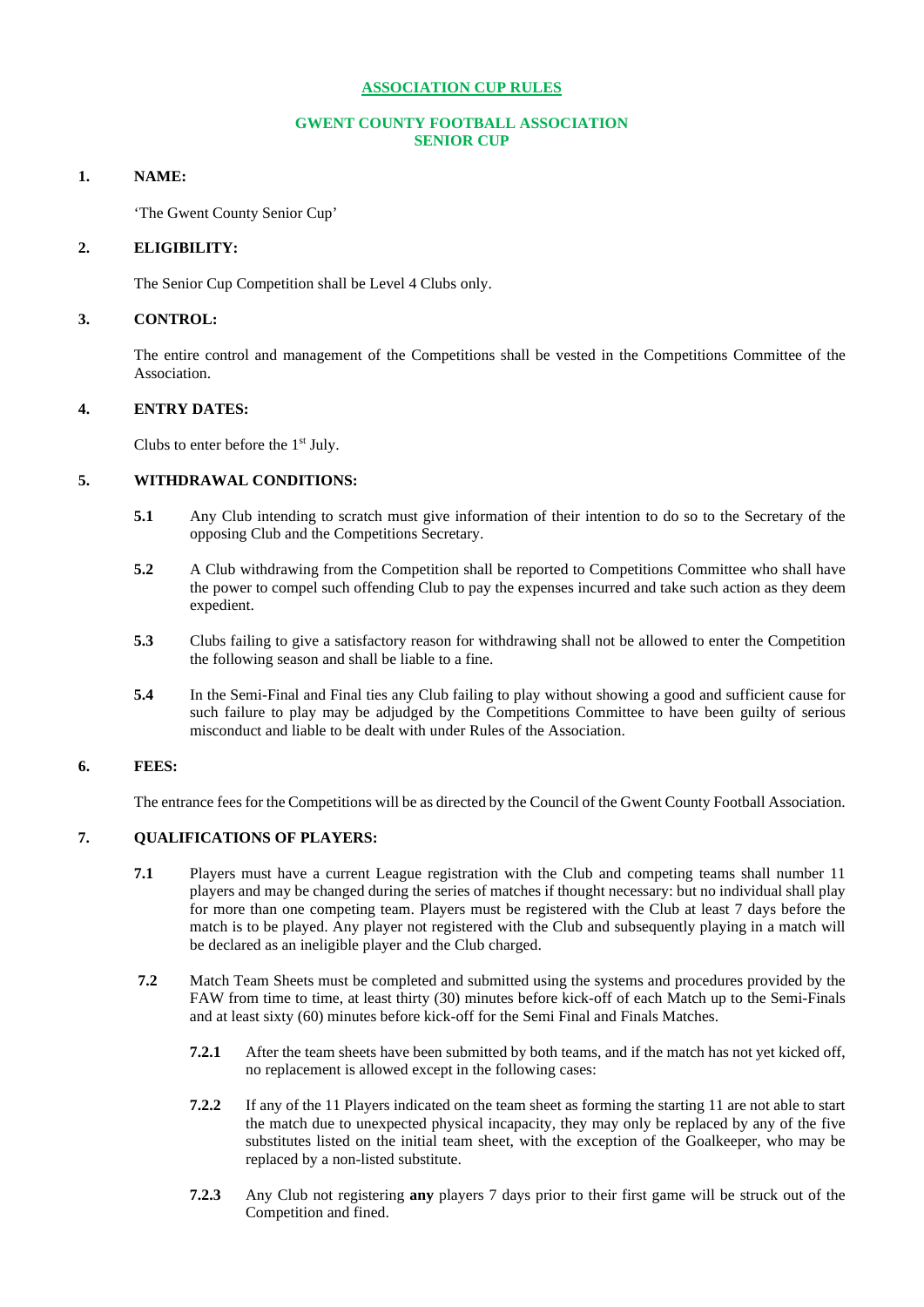- **7.3** In the case of postponed matches only those players shall be allowed to play who were eligible on the date originally fixed for the completion of the round.
- **7.4** A Club may at its discretion use five players at any time in a match for any reason except to replace a player who has been suspended from the game by the Referee. The substitution can only be made when play has stopped for any reason and only after the referee has given permission.

No substitutes other than the nominated substitutes will be allowed to take part in the game.

# **8. MATCH DETAILS:**

- **8.1** The home team to notify visiting team and referee in writing of all match details at least six days before the game. Directions to reach ground details of colours and time of kick off. Clubs failing to comply will be dealt with by the Football & Competitions Committee.
- **8.2** Teams must play in their nominated colours. No Club will be allowed to play in Black or Dark Blue jerseys that may cause confusion with the referees' kit. No two Clubs shall play in similar colours. In the event of any two Clubs having similar colours the away team shall make a change unless otherwise mutually agreed upon.

### **9. BYES:**

As a general rule all byes shall be drawn in the first round.

# **10. FULL STRENGTH:**

Each club shall play its recognised first team in all cup matches unless satisfactory reasons are given to the Competitions Committee. The Committee shall have the power to fine the Clubs a minimum of £25.00 for nonobservance of this rule.

# **11. NAME OF DRAW:**

The lots shall be drawn and the Competition matches played as the Competitions Committee may determine. Immediately after each draw the Competitions Secretary shall intimate to the Secretary of each Club the name of the Club it is drawn against and the time within which the tie has to be played and the time of kick-off.

# **12. IF MATCH PLAYED MUST BE A CUP-TIE:**

Clubs shall not mutually arrange to play a match in lieu of a cup-tie. If a match is played to a conclusion, it must be a cup-tie.

# **13. DURATION OF GAMES:**

- **13.1.** Games shall be played as directed by the Competitions Secretary. The duration of each match shall be one hour and a half (two equal halves of 45 minutes). Any match not completed may be ordered to stand as a complete match or replayed for the full period of 90 minutes (two equal halves of 45 minutes) as the Competitions Committee may direct.
- **13.2.** When ninety minutes of the game has taken place and the score is level a further fifteen minutes each way shall be played and after this if the score is still level the round shall be decided on the Penalty Procedure as laid down by the F.A.W. (see item 63 of the Association Rules).
- **13.3.** Any Club guilty of delaying the start shall be reported by the referee the Competitions Committee to have the power to fine or otherwise deal with the offending Club if its explanation is unsatisfactory.
- **13.4.** Any club found guilty of breaking a fixture will be liable to be struck out of the Competition and the tie awarded to the opponents in addition they will be fined as directed by the Competitions Committee.
- **13.5.** Any club found guilty of causing a game to be abandoned will be fined as directed by the Committee and the game may be awarded to the non-offending club.
- 13.6. All matches not mutually agreed upon shall be arranged by the Competitions Secretary whose decision shall be final. Clubs failing to comply will be disqualified and liable to a fine as directed by Competitions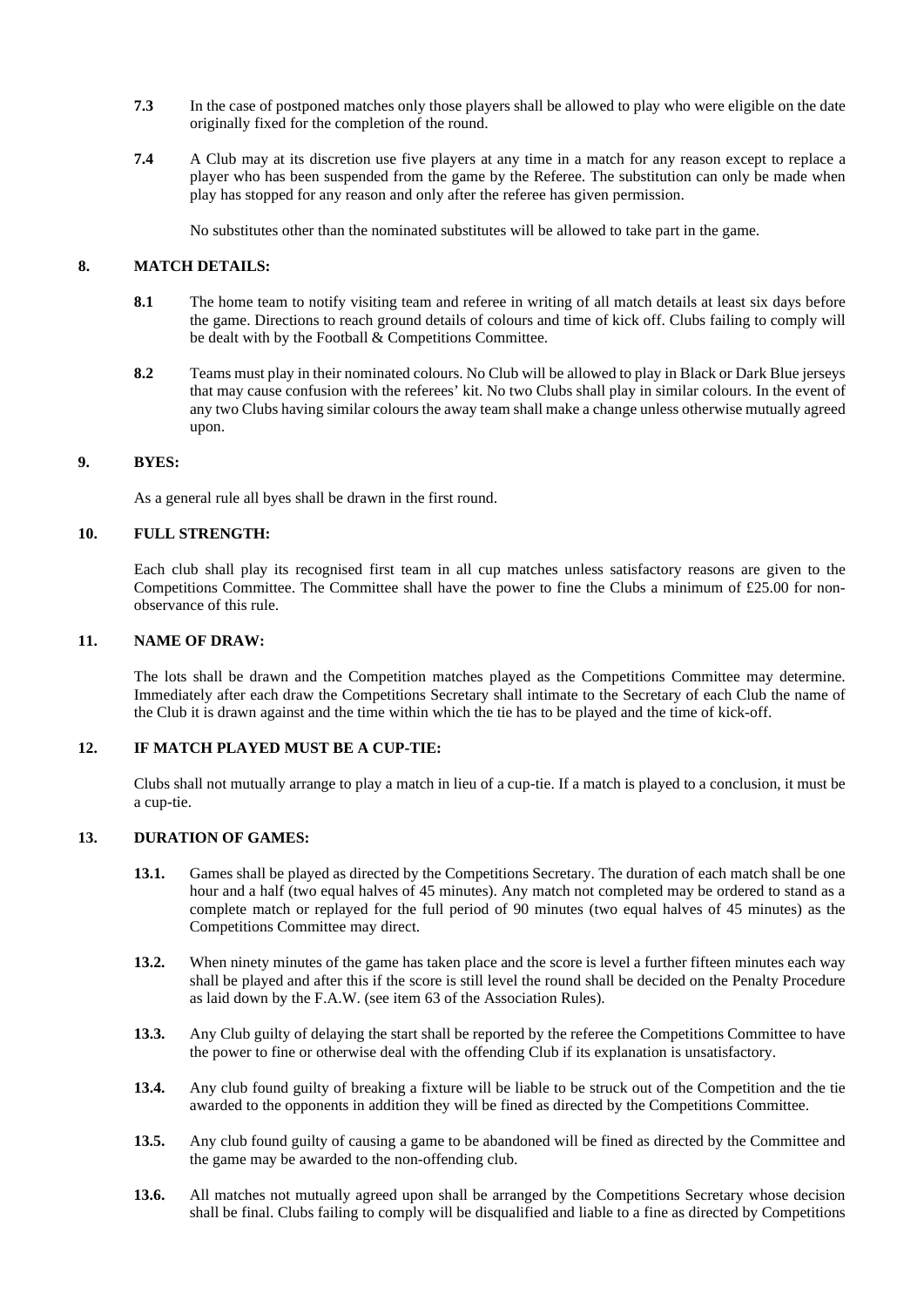Committee.

# **14. POSTPONED GAMES:**

Postponed games be rearranged by the Competitions Secretary and confirmed in writing.

# **15. LATE STARTS:**

Clubs responsible for a late start whether the match is completed or not shall be liable to a fine of £10.00.

# **16**. **RESULT OF MATCHES TO BE REPORTED:**

Each Club competing in a Match shall send the completed standard electronic Result Form to the Association within sixty (60) minutes of the final whistle, using the systems and procedures set by the FAW from time to time. The Referee shallsend the completed standard Referee's Report Form to the Association within ninety (90) minutes of the final whistle, using the systems and procedures set by the FAW from time to time. The Referee's Report Form must be complete in all details, including the result of the Match, the full names of the Players taking part in the Match, the names of the substitutes and details of any substitutions made (including the Match time when the substitution was made), and details of any yellow cards and red cards issued (including the Match time when the card was issued).

# **17. CHOICE OF GROUND:**

Unless otherwise mutually arranged the Clubs, which are in each instance first drawn in the ballot shall have choice of ground. If the ground is not available for any reason game to be played on the opponent's ground.

### **18. SEMI FINALS AND FINAL TIES:**

In the last two ties being the semi-final and final the ground shall be chosen by the Competitions Committee who shall appoint Assistant Referees and Referee same to be duly registered with the F.A.W. or this Association and have all the management thereof and in the event of any Club failing to play when ordered to do so it shall be adjudged to have lost the match and shall be dealt with by the Competitions Committee for misconduct.

If the teams are level after extra time the match shall be decided on the Penalty Procedure as laid down by the F.A.W.

# **19. DATES OF SEMI-FINALS AND FINALS:**

The semi-final and final cup-tie dates arranged by the Competitions Committee shall be strictly adhered to unless mutual arrangements are arrived at between the two competing Clubs and the Association.

# **20. COMMITTEE TO SETTLE ALL DISPUTES:**

- **20.1.** All protests from Clubs of eligibility qualifications of competitors or interpretation of the rules or laws of the game shall be referred to the Competitions Committee whose decision shall be final. Should any Club/League in connection with any dispute or protest have a member on the Committee; the said member shall not be eligible to sit on the Committee while such dispute or protest is being considered.
- **20.2.** No protest relative to the playing ground goal posts or bars or other appurtenances of the game shall be entertained by the Committee unless it is laid with the referee before the commencement of the match nor shall any protest relative to the interpretation of the rules or laws of the game be entertained unless laid with the referee on or before the conclusion of the match. Protests may be made verbally but must be handed to the referee in writing before he has left the ground or dressing room.
- **20.3.** A written notice of such protest or protests and two copies thereof must be sent to the Competitions Secretary within two days (Sundays excepted) after the conclusion of the match within which time a written protest against the eligibility of any player may be lodged. The sum of £50.00 must be deposited with the Association Secretary together with all such appeals or protests which sum will be forfeited to the funds of the Association in the event of such protest or appeal not being sustained.

# **21. EXPENSES OF PROTESTS:**

The Committee may order any club engaged in a protest to pay such sum as may be considered necessary towards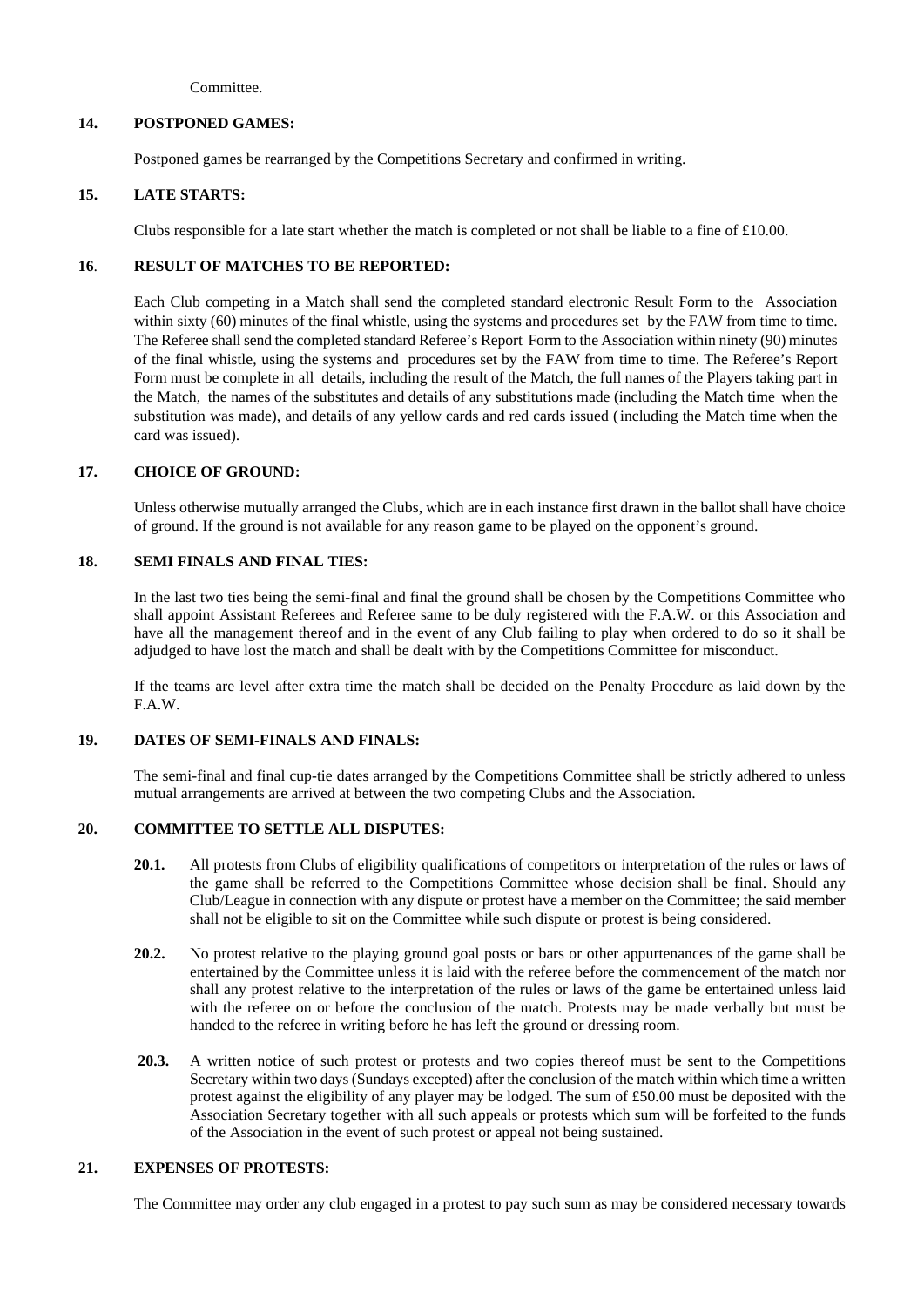defraying the expenses incurred.

### **22. RIGHT OF APPEAL:**

Any appeal against a decision of the Competitions Committee of this Association must be made to the Football Association of Wales accompanied by a fee determined by the Football Association of Wales within seven (7) business days (Copy to this Association).

### **23. COMMITTEE MAY SELECT ANOTHER CLUB:**

That in the event of any Club withdrawing or declining to play from any cause in a semi-final or final tie or replayed matches of the same the Competitions Committee may if time and circumstances permit select any other Club or original entrants for the Competition to play. Other things being equal preference may be given to the Club that was next in merit judged from the results of the rounds and if more than one Club has equal claims the Club shall be selected by lot from those having equal claims if there is not time to permit of their playing off.

### **24. INELIGIBLE PLAYERS:**

In the case of any player being found ineligible the Club playing him must be adjudged to have lost the match and fined. The player to be reported to the Gwent County Football Association.

### **25. CLUBS LEAVING GROUND:**

Any Club leaving the ground before the expiration of the game may be judged to have lost the match shall incur a penalty as directed by this Association.

### **26. DISQUALIFICATION:**

If the Competitions Committee has any doubt as to the qualification of any player competing in the Competition it shall have power to call upon such player or the Club to which he belongs or for which he played to prove to the satisfaction of the Committee that he is properly qualified according to the rules and failing such satisfactory proof the Committee shall have power to disqualify such player and remove such Club form the Competition and fined as directed by Committee.

# **27. RESPONSIBILITY OF SAFE CUSTODY OF CUP:**

When the winning Club shall have been ascertained the Association shall deliver the cup to the representatives of such Club upon receiving a document to the following effect subscribed by three persons whose names shall be previously submitted and approved by the Council:

'We A.B. C.D. and E.F. members of and representing the Club which has now been declared to have won the Gwent Football Association Cup the same having been delivered to us by Secretary of the Association do hereby on behalf of the said Club individually and collectively engage to return the same to the Secretary of the Association for the time being before 1st March next season in good order and condition and in accordance with the conditions of the annexed rules to which also we have subscribed our respective names and providing the said Cup is destroyed or damaged by fire whilst under our care or custody we agree to refund the Association the amount of its original value or the cost of thorough repair and should the said Cup be lost or destroyed from any other cause whilst under our care and custody we hereby individually and collectively undertake to pay to the Association a sum of £50.00 as and for liquidated damages and also to refund to the Association the amount of the original value of the Cup."

# **28. LAWS:**

The laws of the game to be observed in the Competition shall be those of the Football Association of Wales.

# **29. SIZE OF GROUND:**

The ground for the cup-ties shall be defined by F.A.W. The ground, if possible, to be roped off three yards from the touch and goal line which are to be clearly defined. Goal nets must be used

#### **30. PRESENTATION OF AWARDS:**

In addition to the Cup the Council will present to the winners and runners-up 17 mementoes any further mementoes can only be purchased by the permission and discretion of the Council.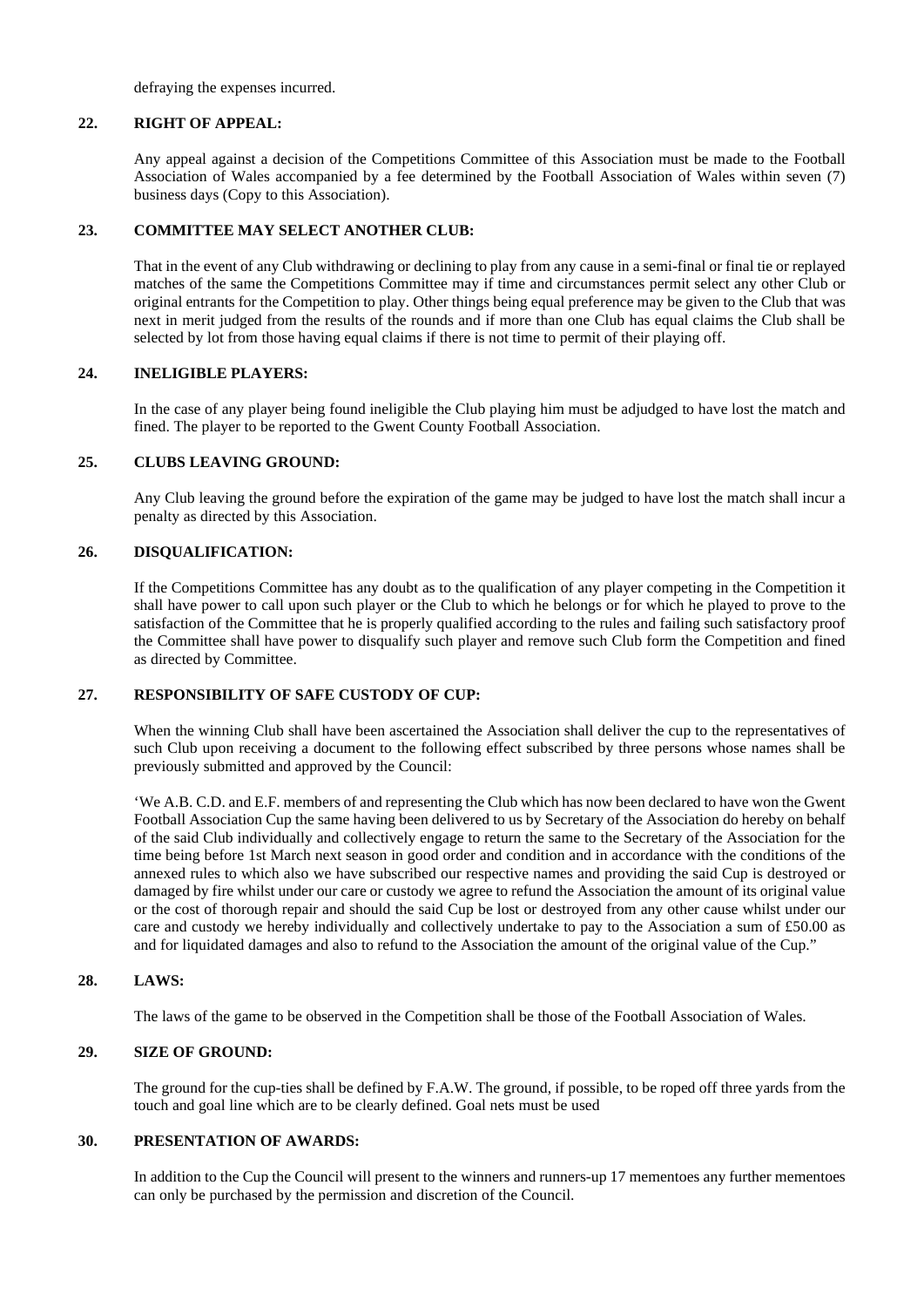# **31. PROVISION OF BALLS AND PITCH:**

In the rounds the home Club must provide at least two balls and mark the pitch. In the semi-finals both Clubs must provide at least two balls. In the final the balls shall be provided by the Gwent County F.A.

# **32. USE OF GROUNDS:**

Clubs affiliated to this Association can be compelled to give their grounds to the Association for the purpose of playing the semi-final but no club to be called upon more than once in a season.

# **33. OFFICIALS FEES AND EXPENSES:**

| Rounds | <b>Semi Final</b> | Final          |
|--------|-------------------|----------------|
| £30.00 | £30.00            | <b>Memento</b> |

Assistant referees, where appointed, to receive fifty per cent of the referee's rate.

In addition, officials will be paid second-class train bus fare or 45p per mile car travelling allowance. Fees and expenses will be paid by home Club in rounds except the Finals when they will be paid by the Association.

# **34. REGULATIONS AFFECTING REFEREES AND/OR ASSISTANT REFEREES:**

All appointments of match officials shall be made by the Referees Officer of the Gwent County Football Association.

- **34.1** Fitness of Ground: The referee shall have the power to decide as to the fitness of grounds in all matches except those under the control of grounds men and each Club must take every precaution to keep its ground in a playing condition and if necessary, the Home Club may request the referee to visit the ground two hours before the advertised time of kick off.
- **34.2** Late starts and reports: Referee must report late starts provide details of postponed or abandoned matches and in addition should inform the Competitions Secretary of the late arrival on the field of play of any player or referee / assistant referee. Failure to do so will lead to disciplinary action against the referee.
- **34.3** In the event of misconduct, the officiating referee must render his report to the Gwent County Football Association. This report should be rendered in duplicate.
- **34.4** Postponed Matches: In the event of a match being unavoidably postponed the officials if any have attended the ground shall receive half fee and travelling expenses.
- **34.5** Appointments: Referees/Assistant Referees must accept or reject appointments within 48 hours. If no reply is received it will be assumed that appointment is accepted.
- **34.6** Emergency Officials: In the event of the Referee or Assistant Referees appointed not attending a match and the two Clubs agreeing to one on the ground such Referee shall be considered to be an appointed official for the time being.
- **34.7** Absence: Referees or Assistant Referees failing to give a satisfactory reason for absence shall be dealt with by the Referees' Committee of the Gwent County Football Association.

# **35. INSCRIPTIONS ETC. ON CUPS:**

No inscriptions engravings etc. shall be placed on the challenge cups and vases except by the authority of this Association.

# **36. MATTERS NOT PROVIDED FOR:**

Any matter arising which is not provided for in these rules shall be dealt with at the discretion of the Football & Competitions Committee Gwent County Football Association.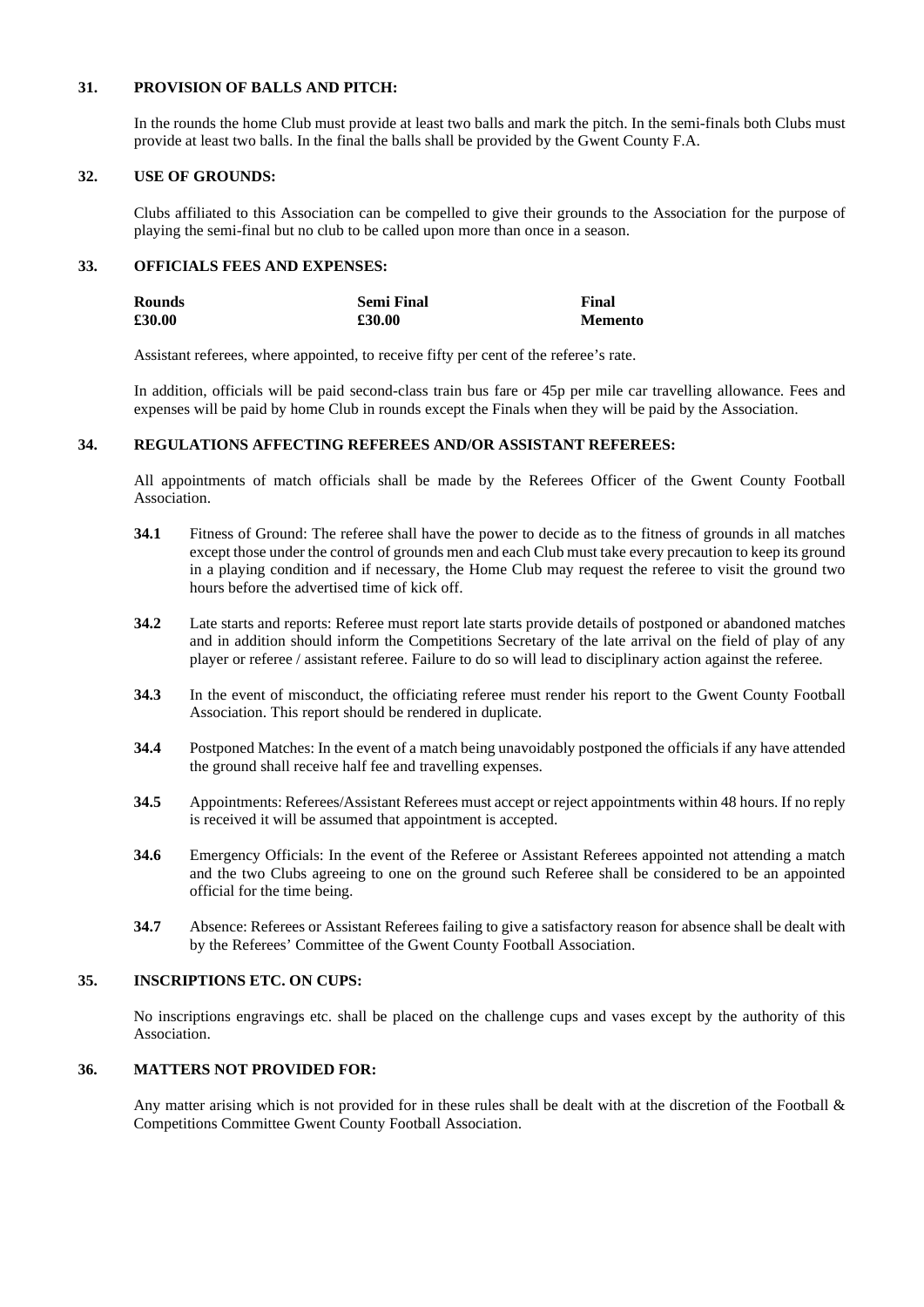### **GWENT COUNTY FOOTBALL ASSOCIATION AMATEUR CUP**

### **1. NAME:**

'The Gwent County Football Association Amateur Cup'

### **2. ELIGIBILITY:**

The Amateur Cup Competition shall be open to the registered Clubs of this Association from Level 5 down (Saturday senior teams only).

# **3. CONTROL:**

The entire control and management of the Competitions shall be vested in the Competitions Committee of the Association.

### **4. ENTRY DATES:**

Clubs to enter before the 1st July.

### **5. WITHDRAWAL CONDITIONS:**

- **5.1.** Any Club intending to scratch must give information of their intention to do so to the Secretary of the opposing Club and the Competitions Secretary.
- **5.2.** A Club withdrawing from the Competition shall be reported to Competitions Committee who shall have the power to compel such offending Club to pay the expenses incurred and take such action as they deem expedient.
- **5.3.** Clubs failing to give a satisfactory reason for withdrawing shall not be allowed to enter the Competition the following season and shall be liable to a fine.
- **5.4.** In the Semi-Final and Final ties any Club failing to play without showing a good and sufficient cause for such failure to play may be adjudged by the Competitions Committee to have been guilty of serious misconduct and liable to be dealt with under Rules of the Association.

# **6. FEES**

The entrance fees for the Competitions will be as directed by the Council of the Gwent County Football Association.

# **7. QUALIFICATIONS OF PLAYERS:**

- **7.1** Players must have a current League registration with the Club and competing teams shall number 11 players and may be changed during the series of matches if thought necessary: but no individual shall play for more than one competing team. Players must be registered with the Club at least 7 days before the match is to be played. Any player not registered with the Club and subsequently playing in a match will be declared as an ineligible player and the Club charged.
- **7.2** Match Team Sheets must be completed and submitted using the systems and procedures provided by the FAW from time to time, at least thirty (30) minutes before kick-off of each Match up to the Semi-Finals and at least sixty (60) minutes before kick-off for the Semi Final and Finals Matches.
	- **7.2.1** After the team sheets have been submitted by both teams, and if the match has not yet kicked off, no replacement is allowed except in the following cases:
	- **7.2.2** If any of the 11 Players indicated on the team sheet as forming the starting 11 are not able to start the match due to unexpected physical incapacity, they may only be replaced by any of the five substitutes listed on the initial team sheet, with the exception of the Goalkeeper, who may be replaced by a non-listed substitute.
	- **7.2.3** Any Club not registering **any** players 7 days prior to their first game will be struck out of the Competition and fined.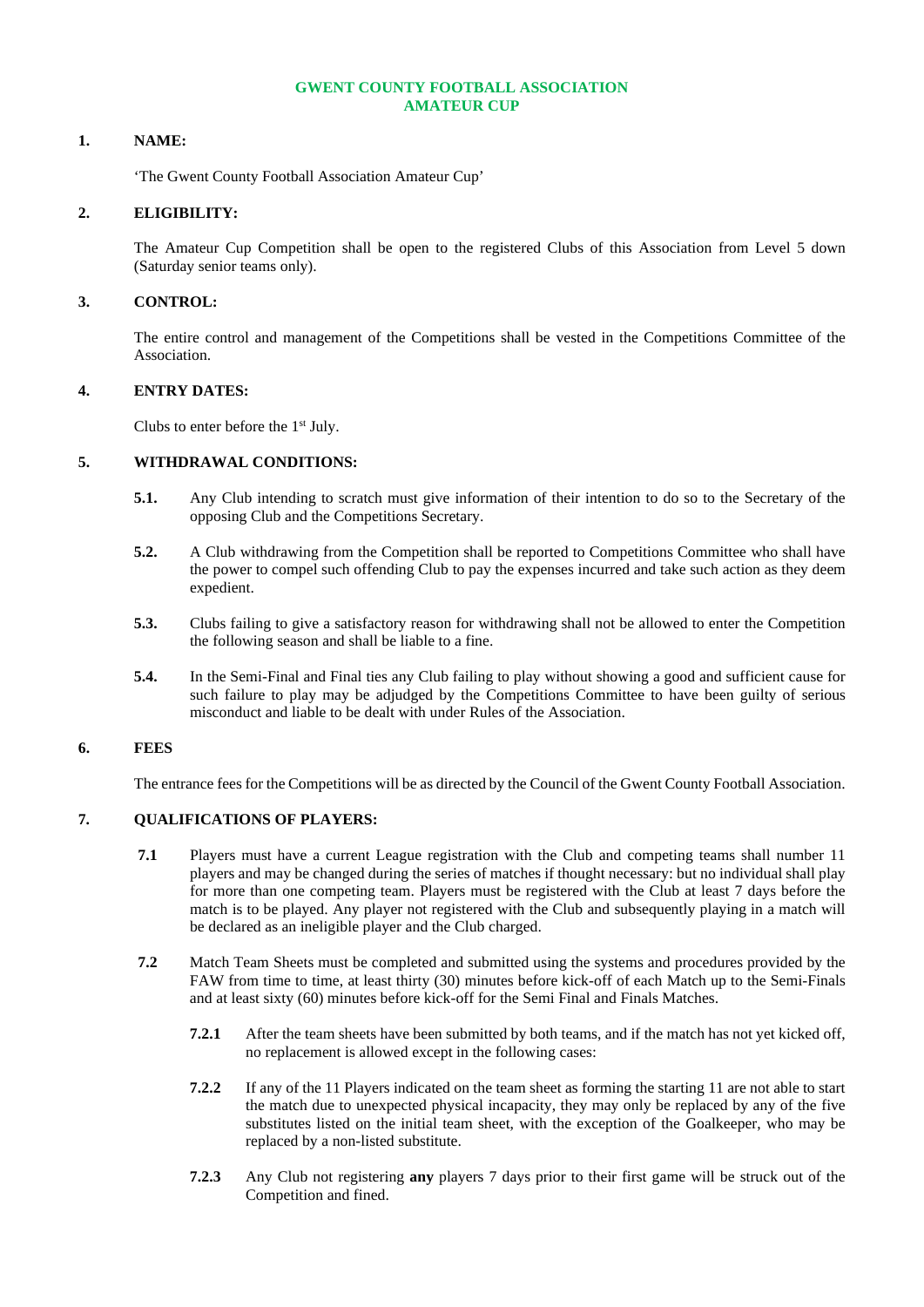- **7.3** In the case of postponed matches only those players shall be allowed to play who were eligible on the date originally fixed for the completion of the round.
- **7.4** A Club may at its discretion use five players at any time in a match for any reason except to replace a player who has been suspended from the game by the Referee. The substitution can only be made when play has stopped for any reason and only after the referee has given permission.

No substitutes other than the nominated substitutes will be allowed to take part in the game.

# **8. MATCH DETAILS:**

- **8.1.** The home team to notify visiting team and referee in writing of all match details at least six days before the game giving directions to reach ground details of colours and time of kick off. Clubs failing to comply will be dealt with by the Competitions Committee.
- **8.2.** Teams must play in their nominated colours. No Club will be allowed to play in Black or Dark Blue jerseys that may cause confusion with the referees' kit. No two Clubs shall play in similar colours. In the event of any two Clubs having similar colours the away team shall make a change unless otherwise mutually agreed upon.

### **9. BYES:**

As a general rule all byes shall be drawn in the first round.

# **10. FULL STRENGTH:**

Each club shall play its recognised first team in all cup matches unless satisfactory reasons are given to the Competitions Committee. The Committee shall have the power to fine the Clubs a minimum of £25.00 for nonobservance of this rule.

### **11. NAME OF DRAW:**

The lots shall be drawn and the Competition matches played as the Competitions Committee may determine. Immediately after each draw the Competitions Secretary shall intimate to the Secretary of each Club the name of the Club it is drawn against and the time within which the tie has to be played and the time of kick-off.

#### **12. IF MATCH PLAYED MUST BE A CUP-TIE:**

Clubs shall not mutually arrange to play a match in lieu of a cup-tie. If a match is played to a conclusion it must be a cup-tie.

# **13. DURATION OF GAMES:**

- **13.1.** Games shall be played as directed by the Competitions Secretary. The duration of each match shall be one hour and a half (two equal halves of 45 minutes). Any match not completed may be ordered to stand as a complete match or replayed for the full period of 90 minutes (two equal halves of 45 minutes) as the Football & Competitions Committee may direct.
- **13.2.** When ninety minutes of the game has taken place and the score is level a further fifteen minutes each way shall be played and after this if the score is still level the round shall be decided on the Penalty Procedure as laid down by the F.A.W. (see item 63 of the Association Rules).
- **13.3.** Any Club guilty of delaying the start shall be reported by the referee the Competitions Committee to have the power to fine or otherwise deal with the offending Club if its explanation is unsatisfactory.
- **13.4.** Any club found guilty of breaking a fixture will be liable to be struck out of the Competition and the tie awarded to the opponents in addition they will be fined as directed by the Competitions Committee.
- **13.5.** Any club found guilty of causing a game to be abandoned will be fined as directed by the Committee and the game may be awarded to the non-offending club.
- 13.6. All matches not mutually agreed upon shall be arranged by the Competitions Secretary whose decision shall be final. Clubs failing to comply will be disqualified and liable to a fine as directed by Competitions Committee.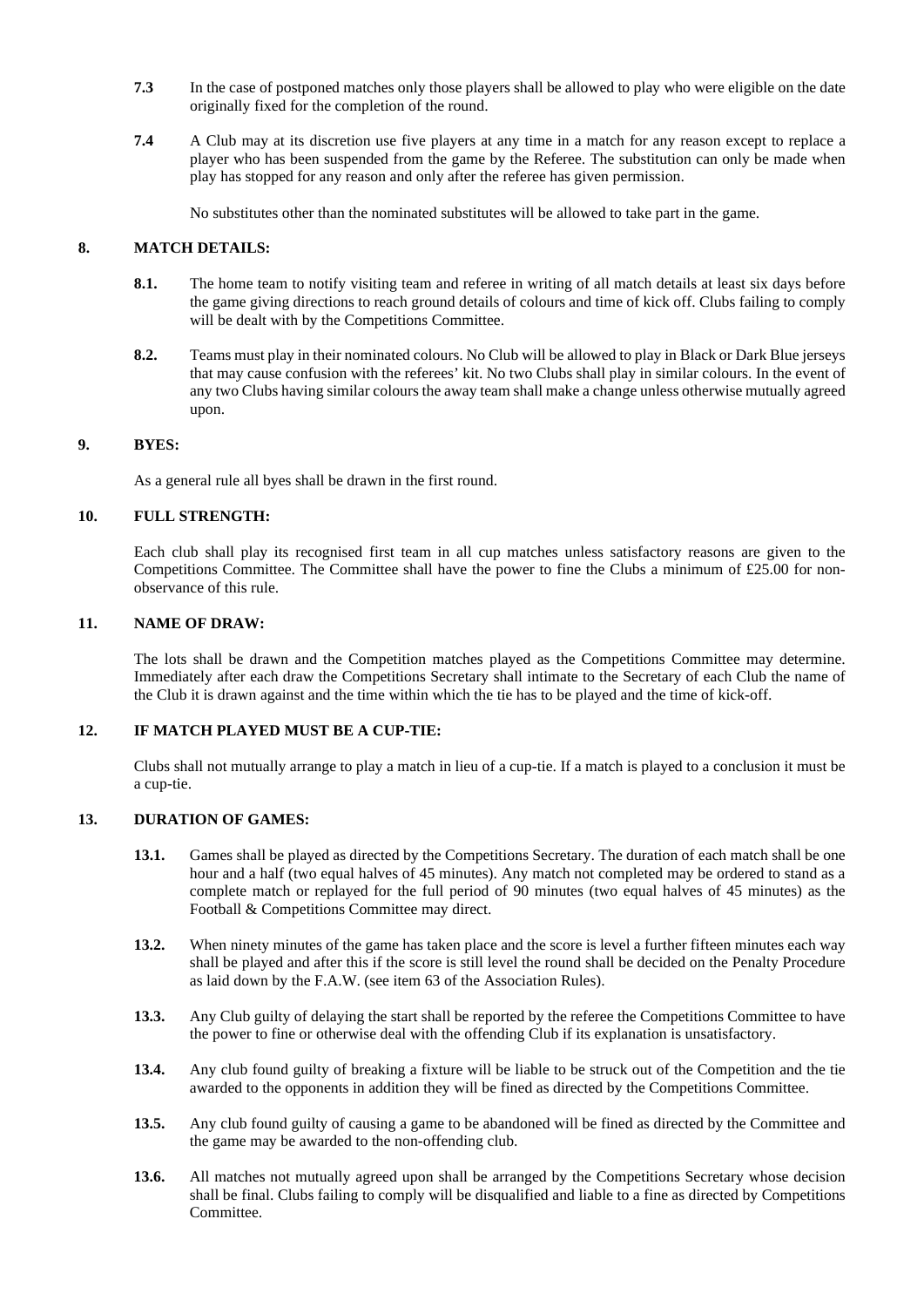# **14. POSTPONED GAMES:**

Postponed games be rearranged by the Competitions Secretary and confirmed in writing.

### **15. LATE STARTS:**

Cubs responsible for a late start whether the match is completed or not shall be liable to a fine of  $\text{\pounds}10.00$ 

### **16. RESULT OF MATCHES TO BE REPORTED:**

Each Club competing in a Match shall send the completed standard electronic Result Form to the Association within sixty (60) minutes of the final whistle, using the systems and procedures set by the FAW from time to time. The Referee shallsend the completed standard Referee's Report Form to the Association within ninety (90) minutes of the final whistle, using the systems and procedures set by the FAW from time to time. The Referee's Report Form must be complete in all details, including the result of the Match, the full names of the Players taking part in the Match, the names of the substitutes and details of any substitutions made (including the Match time when the substitution was made), and details of any yellow cards and red cards issued (including the Match time when the card was issued).

### **17. CHOICE OF GROUND:**

Unless otherwise mutually arranged the Clubs, which are in each instance first drawn in the ballot shall have choice of ground. If the ground is not available for any reason game to be played on the opponent's ground. In the case of inclement weather, a decision on the ground must be made at 10.00am.

# **18. SEMI FINALS AND FINAL TIES:**

In the last two ties being the semi-final and final the ground shall be chosen by the Competitions Committee who shall appoint Assistant Referees and Referee same to be duly registered with the F.A.W. or this Association and have all the management thereof and in the event of any Club failing to play when ordered to do so it shall be adjudged to have lost the match and shall be dealt with by the Competitions Committee.

If the teams are level after extra time the match shall be decided on the Penalty Procedure as laid down by the F.A.W.

# **19. DATES OF SEMI-FINALS AND FINALS:**

The semi-final and final cup-tie dates arranged by the Competitions Committee shall be strictly adhered to unless mutual arrangements are arrived at between the two competing Clubs and the Association.

# **20. COMMITTEE TO SETTLE ALL DISPUTES:**

- **20.1.** All protests from Clubs of eligibility qualifications of competitors or interpretation of the rules or laws of the game shall be referred to the Competitions Committee whose decision shall be final. Should any Club/League in connection with any dispute or protest have a member on the Committee; the said member shall not be eligible to sit on the Committee while such dispute or protest is being considered.
- **20.2.** No protest relative to the playing ground goal posts or bars or other appurtenances of the game shall be entertained by the Committee unless it is laid with the referee before the commencement of the match nor shall any protest relative to the interpretation of the rules or laws of the game be entertained unless laid with the referee on or before the conclusion of the match. Protests may be made verbally but must be handed to the referee in writing before he has left the ground or dressing room.
- **20.3.** A written notice of such protest or protests and two copies thereof must be sent to the Association Secretary within two days (Sundays excepted) after the conclusion of the match within which time a written protest against the eligibility of any player may be lodged. The sum of £50.00 must be deposited with the Association Secretary together with all such appeals or protests which sum will be forfeited to the funds of the Association in the event of such protest or appeal not being sustained.

### **21. EXPENSES OF PROTESTS:**

The Competitions Committee may order any club engaged in a protest to pay such sum as may be considered necessary towards defraying the expenses incurred.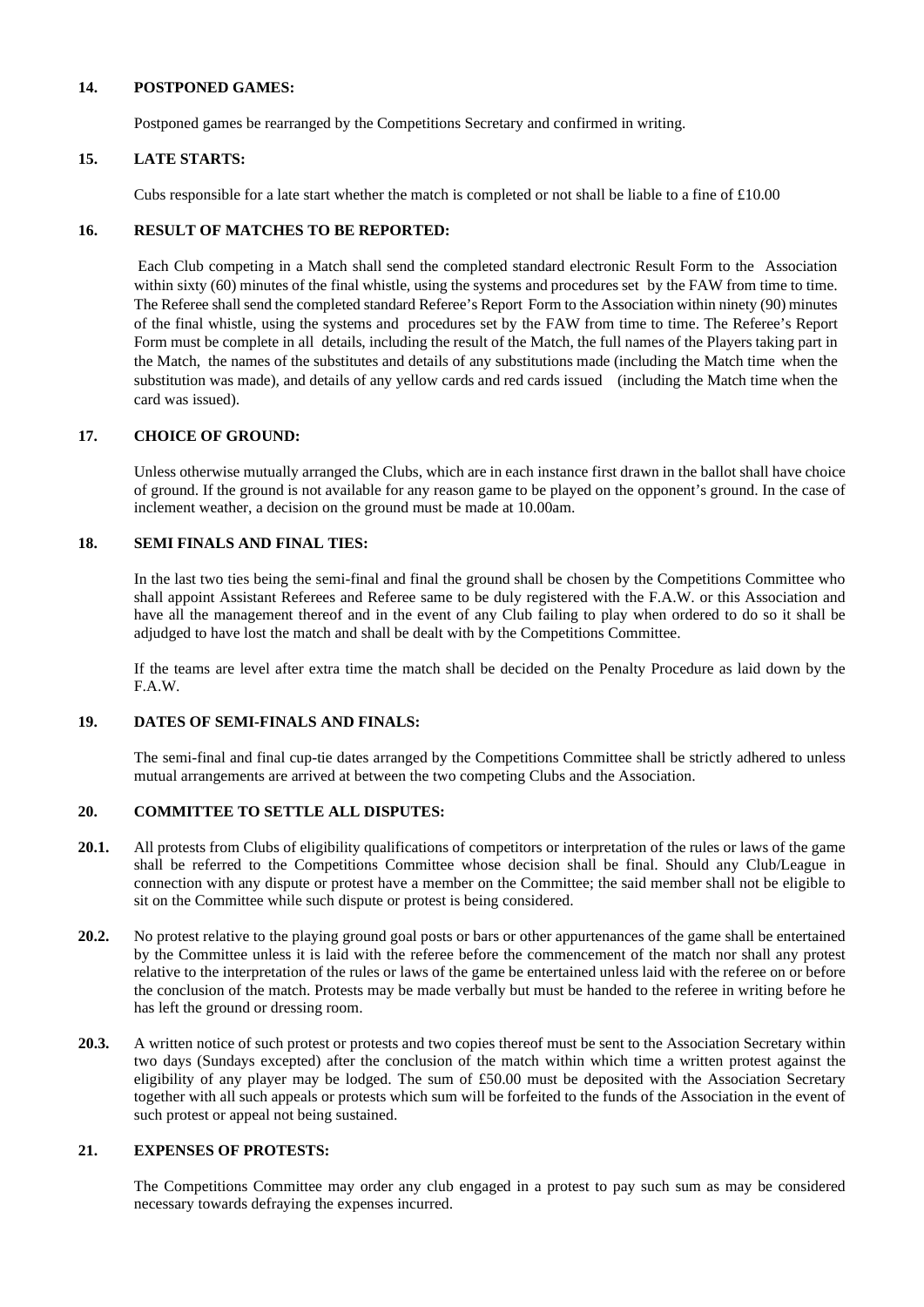# **22. RIGHT OF APPEAL:**

Any appeal against a decision of the Competitions Committee of this Association must be made to the Football Association of Wales accompanied by a fee determined by the Football Association of Wales within seven (7) business days (Copy to this Association).

# **23. COMMITTEE MAY SELECT ANOTHER CLUB:**

That in the event of any Club withdrawing or declining to play from any cause in a semi-final or final tie or replayed matches of the same the Competitions Committee may if time and circumstances permit select any other Club or original entrants for the Competition to play. Other things being equal preference may be given to the Club that was next in merit judged from the results of the rounds and if more than one Club has equal claims the Club shall be selected by lot from those having equal claims if there is not time to permit of their playing off.

# **24. INELIGIBLE PLAYERS:**

In the case of any player being found ineligible the Club playing him must be adjudged to have lost the match and fined. The player to be reported to the Gwent County Football Association.

### **25. CLUBS LEAVING GROUND:**

Any Club leaving the ground before the expiration of the game may be judged to have lost the match shall incur a penalty as directed by this Association.

### **26. DISQUALIFICATION:**

If the Competitions Committee has any doubt as to the qualification of any player competing in the Competition it shall have power to call upon such player or the Club to which he belongs or for which he played to prove to the satisfaction of the Committee that he is properly qualified according to the rules and failing such satisfactory proof the Committee shall have power to disqualify such player and remove such Club form the Competition and fined as directed by Committee.

# **27. RESPONSIBILITY OF SAFE CUSTODY OF CUP:**

When the winning Club shall have been ascertained the Association shall deliver the cup to the representatives of such Club upon receiving a document to the following effect subscribed by three persons whose names shall be previously submitted and approved by the Council:

'We A.B. C.D. and E.F. members of and representing the Club which has now been declared to have won the Gwent Football Association Cup the same having been delivered to us by Secretary of the Association do hereby on behalf of the said Club individually and collectively engage to return the same to the Secretary of the Association for the time being before 1st March next season in good order and condition and in accordance with the conditions of the annexed rules to which also we have subscribed our respective names and providing the said Cup is destroyed or damaged by fire whilst under our care or custody we agree to refund the Association the amount of its original value or the cost of thorough repair and should the said Cup be lost or destroyed from any other cause whilst under our care and custody we hereby individually and collectively undertake to pay to the Association a sum of £50.00 as and for liquidated damages and also to refund to the Association the amount of the original value of the Cup."

#### **28. LAWS:**

The laws of the game to be observed in the Competition shall be those of the Football Association of Wales.

# **29. SIZE OF GROUND:**

The ground for the cup-ties shall be defined by F.A.W. The ground, if possible, to be roped off three yards from the touch and goal line which are to be clearly defined. Goal nets must be used

### **30. PRESENTATION OF AWARDS:**

In addition to the Cup the Council will present to the winners and runners-up 17 mementoes any further mementoes can only be purchased by the permission and discretion of the Council.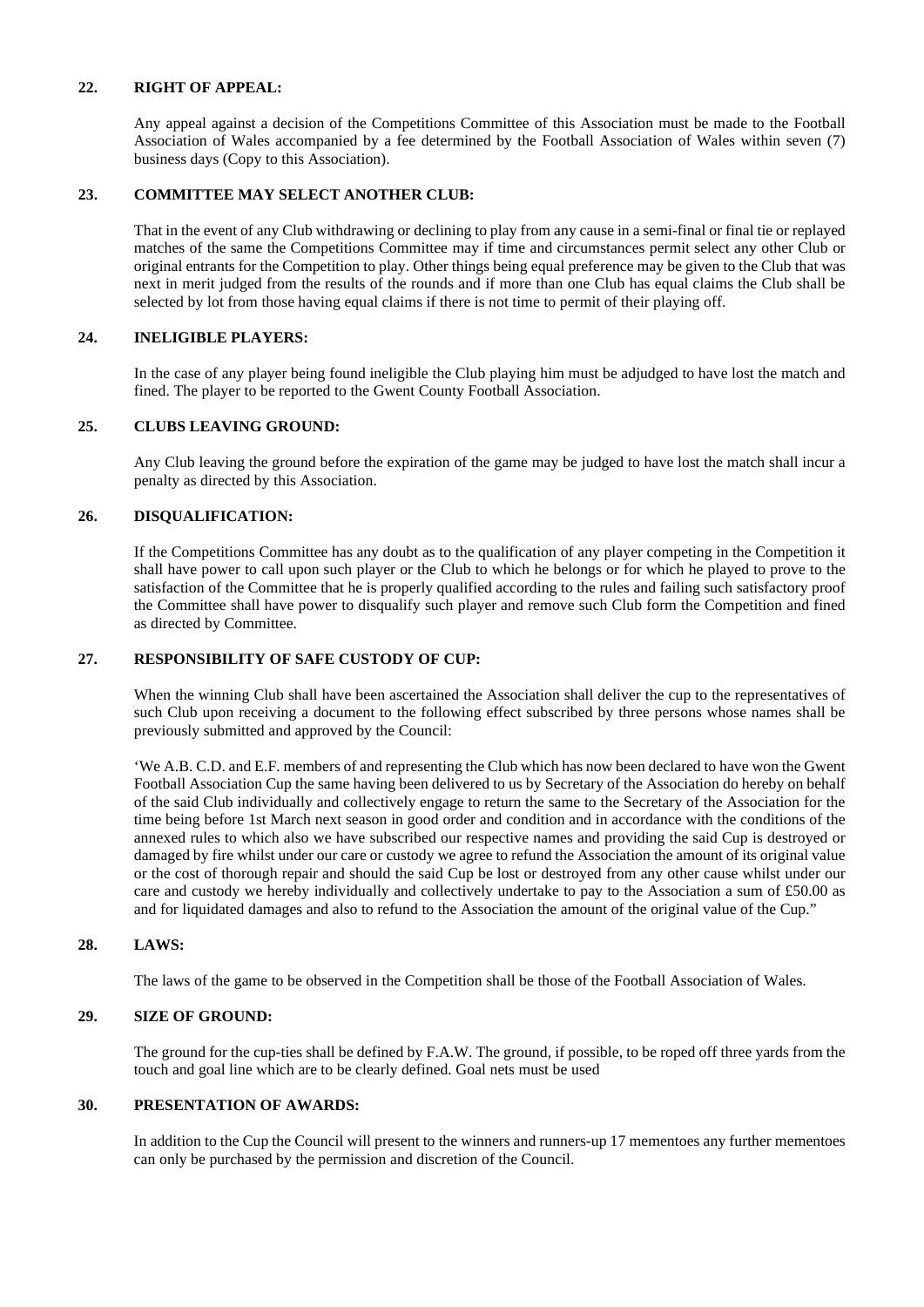# **31. PROVISION OF BALLS AND PITCH:**

In the rounds the home Club must provide at least two balls and mark the pitch. In the semi-finals both Clubs must provide at least two balls. In the final the balls shall be provided by the Gwent County F.A.

# **32. USE OF GROUNDS**

Clubs affiliated to this Association can be compelled to give their grounds to the Association for the purpose of playing the semi-final but no club to be called upon more than once in a season.

# **33. OFFICIALS FEES AND EXPENSES**

| Rounds | Semi Final | Final          |
|--------|------------|----------------|
| £30.00 | £30.00     | <b>Memento</b> |

Assistant referees, where appointed, to receive fifty per cent of the referee's rate.

In addition, officials will be paid second-class train bus fare or 45p per mile car travelling allowance. Fees and expenses will be paid by home Club in rounds except the Semi-Finals and Final when they will be paid by the Association.

# **34. REGULATIONS AFFECTING REFEREES AND/OR ASSISTANT REFEREES**

All appointments of match officials shall be made by the Referees Officer of the Gwent County Football Association.

- **34.1** Fitness of Ground: The referee shall have the power to decide as to the fitness of grounds in all matches except those under the control of grounds men and each Club must take every precaution to keep its ground in a playing condition and if necessary, the Home Club may request the referee to visit the ground two hours before the advertised time of kick off.
- **34.2** Late starts and reports: Referee must report late starts provide details of postponed or abandoned matches and in addition should inform the Cup Secretary of the late arrival on the field of play of any player or referee / assistant referee. Failure to do so will lead to disciplinary action against the referee.
- **34.3** In the event of misconduct, the officiating referee must render his report to the Gwent County Football Association. This report should be rendered in duplicate.
- **34.** Postponed Matches: In the event of a match being unavoidably postponed the officials if any have attended the ground shall receive half fee and travelling expenses.
- **34.5** Appointments: Referees/Assistant Referees must accept or reject appointments within 48 hours. If no reply is received it will be assumed that appointment is accepted.
- **34.6** Emergency Officials: In the event of the Referee or Assistant Referees appointed not attending a match and the two Clubs agreeing to one on the ground such Referee shall be considered to be an appointed official for the time being.
- **34.7** Absence: Referees or Assistant Referees failing to give a satisfactory reason for absence shall be dealt with by the Referees' Committee of the Gwent County Football Association.

# **35. ASSISTANT REFEREE**

- **35.1.** Each team MUST supply an Assistant Referee who shall report to the Referee before the start of the game. The home Club must provide suitable Assistant Referee's flags (one orange and one red). These to be handed to the Referee by the home team Assistant Referee before the kick off.
- **35.2.** Clubs failing to supply Assistant Referee to be dealt with as directed by the Executive Committee.
- **35.3.** To get the most effective co-operation from CLUB ASSISTANT REFEREES the following procedure should be adopted.
- **35.4.** Both Club Assistant Referees should report to the Referee BEFORE the start of the match and receive his instructions and be informed that no matter what may be their personal opinion the decision of the Referee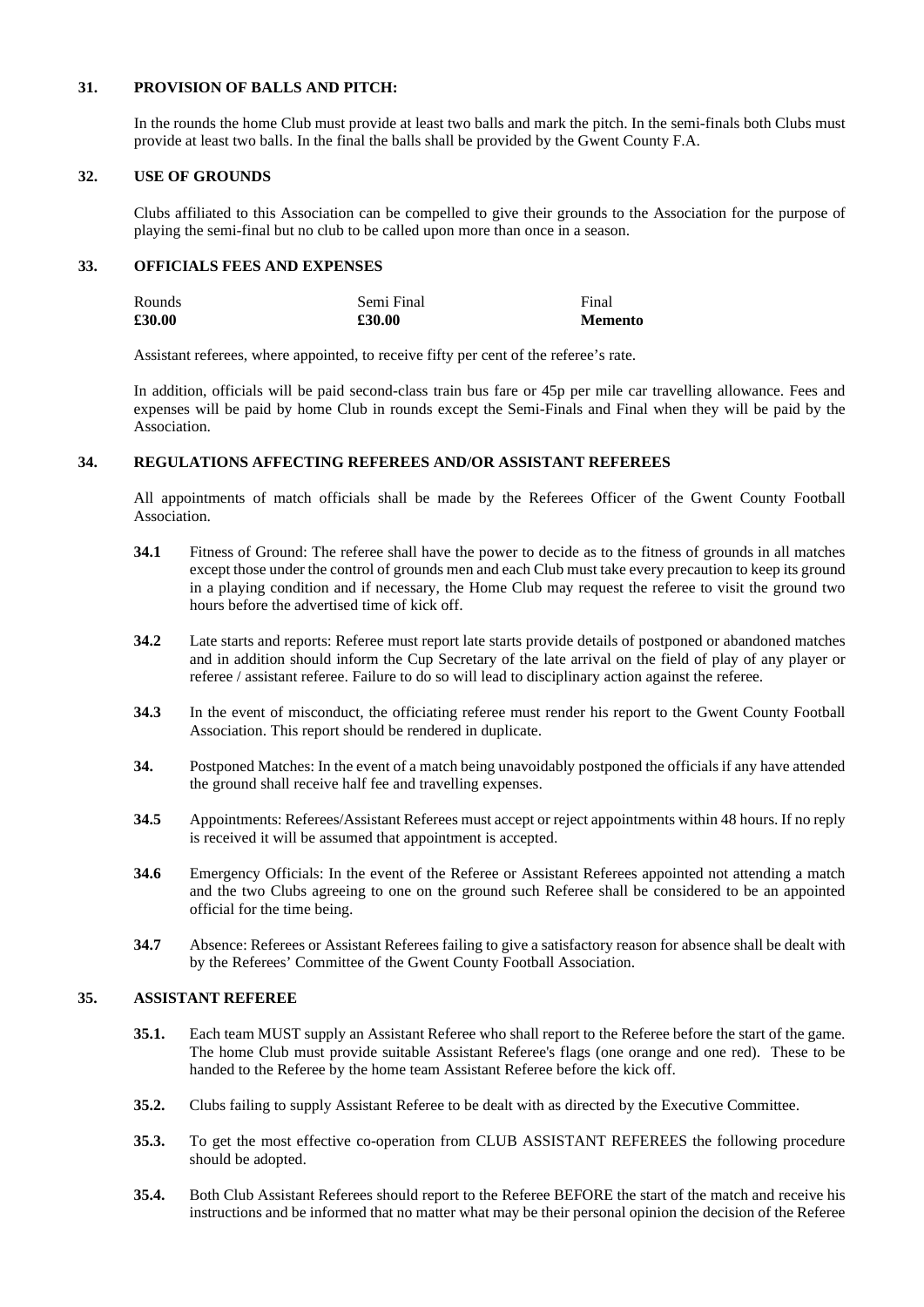is final and must not be questioned.

- **35.5.** The work allotted to them as Assistant Referees is to signal WHEN the ball is ENTIRELY over the touchline and to indicate WHICH side is entitled to the throw-in subject always to the decision of the Referee.
- **35.6.** Keeping in mind their distinctive duties outlined above Referees should decide beforehand exactly WHAT they want their ASSISTANT REFEREES to do and should be able to tell them distinctly how they can best help him. It is essential that there should be some conference between the three officials BEFORE any match. As the chief of this trio the Referee must be able to indicate clearly to his assistants how they may best help him. His instructions may be specific in order to avoid confusion.
- **35.7.** On their side the ASSISTANT REFEREES MUST FULLY APPRECIATE the Referee's prior authority and accept his rulings without question should there be any differences of opinion amongst them. Their relationship to him MUST be one of assistance and neither undue intervention nor opposition.

### **36. INSCRIPTIONS ETC. ON CUPS**

No inscriptions engravings etc. shall be placed on the challenge cups and vases except by the authority of this Association.

### **37. MATTERS NOT PROVIDED FOR**

Any matter arising which is not provided for in these rules shall be dealt with at the discretion of the Football  $\&$ Competitions Committee of the Gwent County Football Association.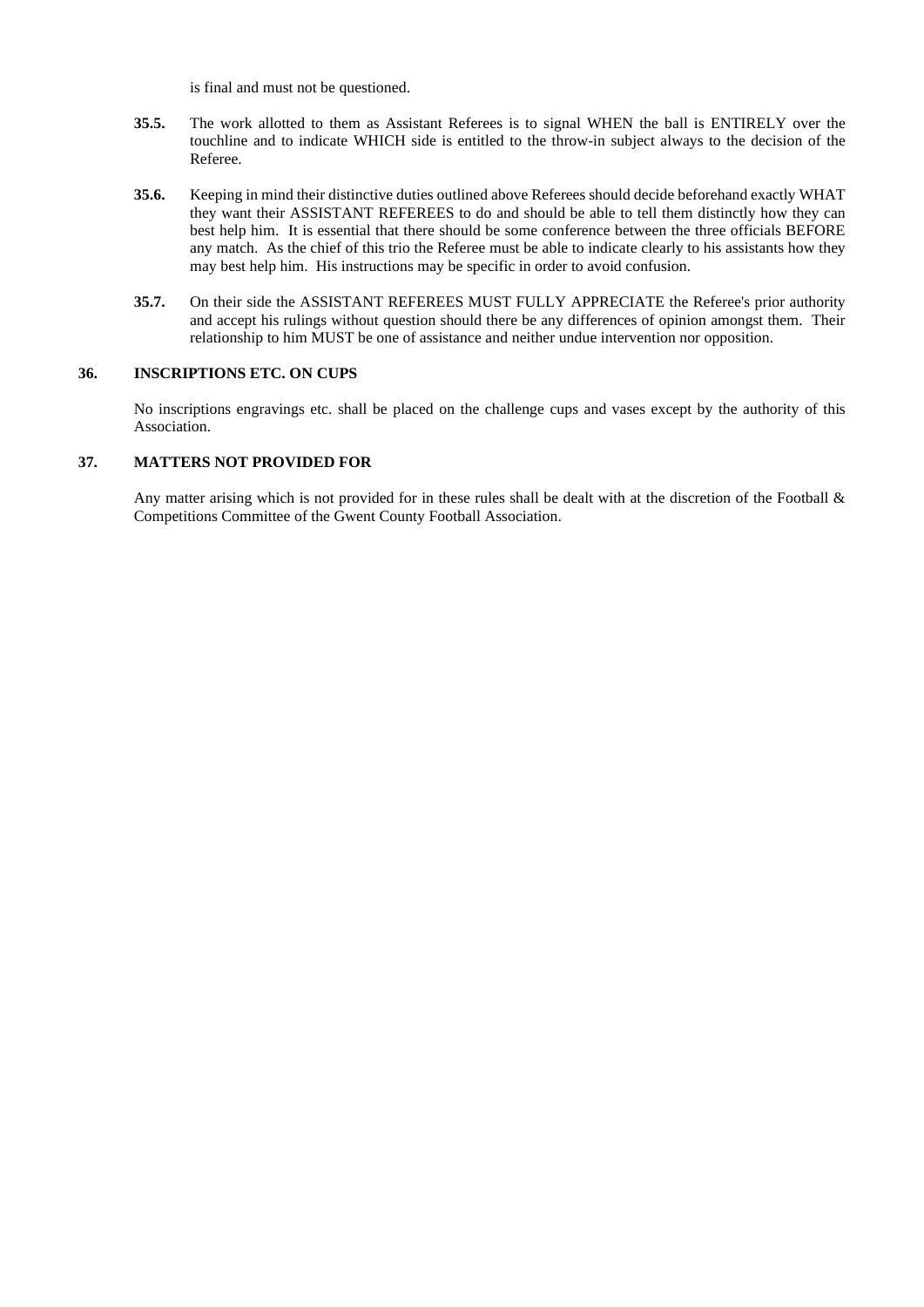# **GWENT COUNTY FOOTBALL ASSOCIATION INTERMEDIATE CUP**

### **1. NAME:**

'The Gwent County Football Association Intermediate Cup'

### **2. ELIGIBILITY:**

The Intermediate Cup shall be by invitation to the top four (4) teams in each of the four (4) District Leagues who did not achieve promotion.

## **3. CONTROL:**

The entire control and management of the Competitions shall be vested in the Competitions Committee of the Association.

### **4. ENTRY DATES:**

Clubs to enter before the 1st July.

#### **5. WITHDRAWAL CONDITIONS:**

- **5.1.** Any Club intending to scratch must give information of their intention to do so to the Secretary of the opposing Club and the Competitions Secretary.
- **5.2.** A Club withdrawing from the Competition shall be reported to Competitions Committee who shall have the power to compel such offending Club to pay the expenses incurred and take such action as they deem expedient.
- **5.3.** Clubs failing to give a satisfactory reason for withdrawing shall not be allowed to enter the Competition the following season and shall be liable to a fine.
- **5.4.** In the Semi-Final and Final ties any Club failing to play without showing a good and sufficient cause for such failure to play may be adjudged by the Competitions Committee to have been guilty of serious misconduct and liable to be dealt with under Rules of the Association.

# **6. FEES**

The entrance fees for the Competitions will be as directed by the Council of the Gwent County Football Association.

# **7. QUALIFICATIONS OF PLAYERS:**

- **7.1** Players must have a current League registration with the Club and competing teams shall number 11 players and may be changed during the series of matches if thought necessary: but no individual shall play for more than one competing team. Players must be registered with the Club at least 7 days before the match is to be played. Any player not registered with the Club and subsequently playing in a match will be declared as an ineligible player and the Club charged.
- **7.2** Match Team Sheets must be completed and submitted using the systems and procedures provided by the FAW from time to time, at least thirty (30) minutes before kick-off of each Match up to the Semi-Finals and at least sixty (60) minutes before kick-off for the Semi Final and Finals Matches.
	- **7.2.1** After the team sheets have been submitted by both teams, and if the match has not yet kicked off, no replacement is allowed except in the following cases:
	- **7.2.2** If any of the 11 Players indicated on the team sheet as forming the starting 11 are not able to start the match due to unexpected physical incapacity, they may only be replaced by any of the five substitutes listed on the initial team sheet, with the exception of the Goalkeeper, who may be replaced by a non-listed substitute.
	- **7.2.3** Any Club not registering **any** players 7 days prior to their first game will be struck out of the Competition and fined.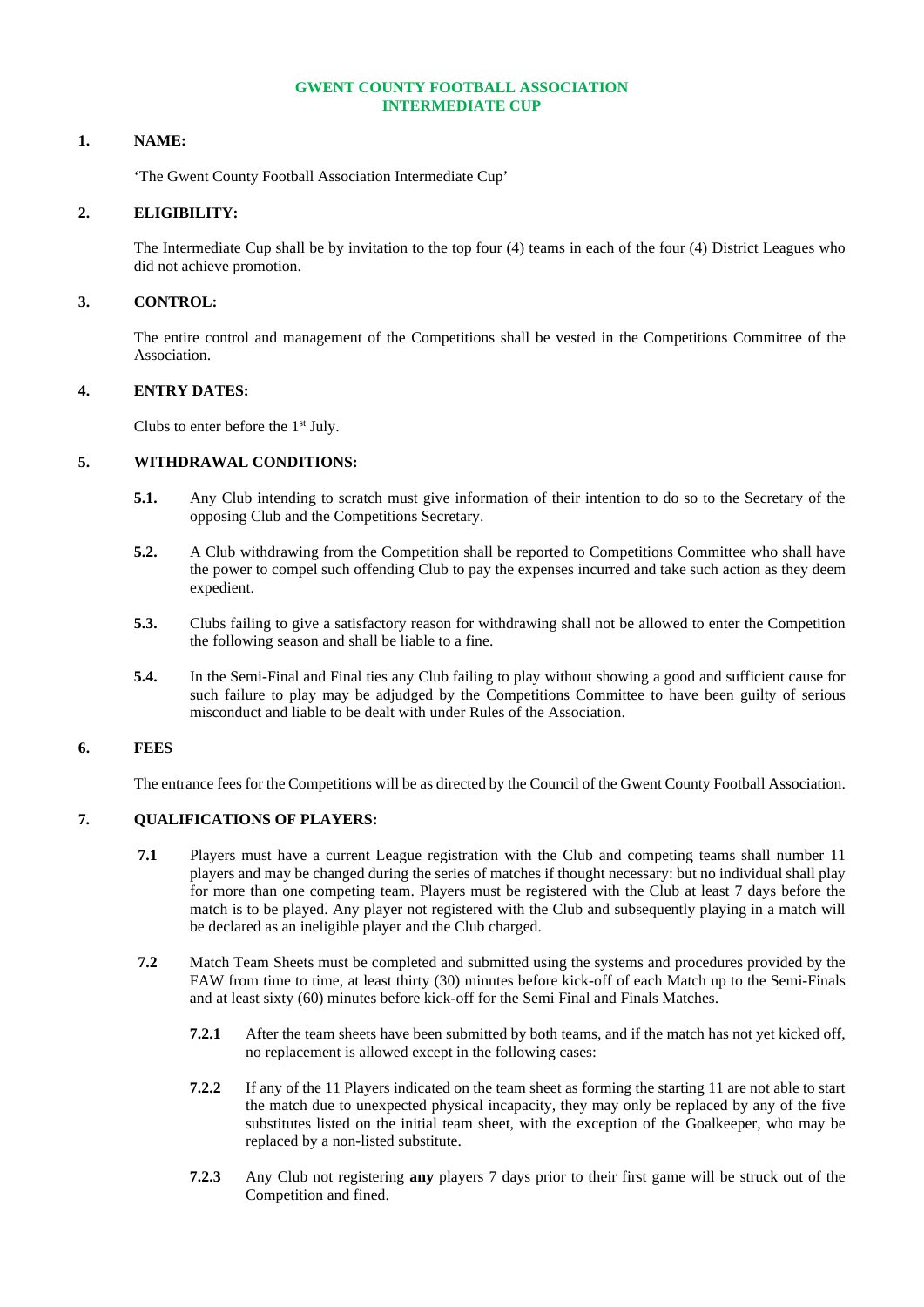- **7.3** In the case of postponed matches only those players shall be allowed to play who were eligible on the date originally fixed for the completion of the round.
- **7.4** A Club may at its discretion use five players at any time in a match for any reason except to replace a player who has been suspended from the game by the Referee. The substitution can only be made when play has stopped for any reason and only after the referee has given permission.

No substitutes other than the nominated substitutes will be allowed to take part in the game.

# **8. MATCH DETAILS:**

- **8.1.** The home team to notify visiting team and referee in writing of all match details at least six days before the game giving directions to reach ground details of colours and time of kick off. Clubs failing to comply will be dealt with by the Competitions Committee.
- **8.2.** Teams must play in their nominated colours. No Club will be allowed to play in Black or Dark Blue jerseys that may cause confusion with the referees' kit. No two (2) Clubs shall play in similar colours. In the event of any two (2) Clubs having similar colours the away team shall make a change unless otherwise mutually agreed upon.

# **9. BYES:**

As a general rule all byes shall be drawn in the first round.

# **10. FULL STRENGTH:**

Each club shall play its recognised first team in all cup matches unless satisfactory reasons are given to the Competitions Committee. The Committee shall have the power to fine the Clubs a minimum of £25.00 for nonobservance of this rule.

### **11. NAME OF DRAW:**

The lots shall be drawn and the Competition matches played as the Competitions Committee may determine. Immediately after each draw the Competitions Secretary shall intimate to the Secretary of each Club the name of the Club it is drawn against and the time within which the tie has to be played and the time of kick-off.

# **12. IF MATCH PLAYED MUST BE A CUP-TIE:**

Clubs shall not mutually arrange to play a match in lieu of a cup-tie. If a match is played to a conclusion, it must be a cup-tie.

# **13. DURATION OF GAMES:**

- **13.1.** Games shall be played as directed by the Competitions Secretary. The duration of each match shall be one hour and a half (two equal halves of 45 minutes). Any match not completed may be ordered to stand as a complete match or replayed for the full period of 90 minutes (two equal halves of 45 minutes) as the Competitions Committee may direct.
- **13.2.** When ninety minutes of the game has taken place and the score is level a further fifteen minutes each way shall be played and after this if the score is still level the round shall be decided on the Penalty Procedure as laid down by the F.A.W. (see item 63 of the Association Rules).
- **13.3.** Any Club guilty of delaying the start shall be reported by the referee the Competitions Committee who will have the power to fine or otherwise deal with the offending Club if its explanation is unsatisfactory.
- **13.4.** Any club found guilty of breaking a fixture will be liable to be struck out of the Competition and the tie awarded to the opponents in addition they will be fined as directed by the Competitions Committee.
- **13.5.** Any club found guilty of causing a game to be abandoned will be fined as directed by the Committee and the game may be awarded to the non-offending club.
- 13.6. All matches not mutually agreed upon shall be arranged by the Competitions Secretary whose decision shall be final. Clubs failing to comply will be disqualified and liable to a fine as directed by Competitions Committee.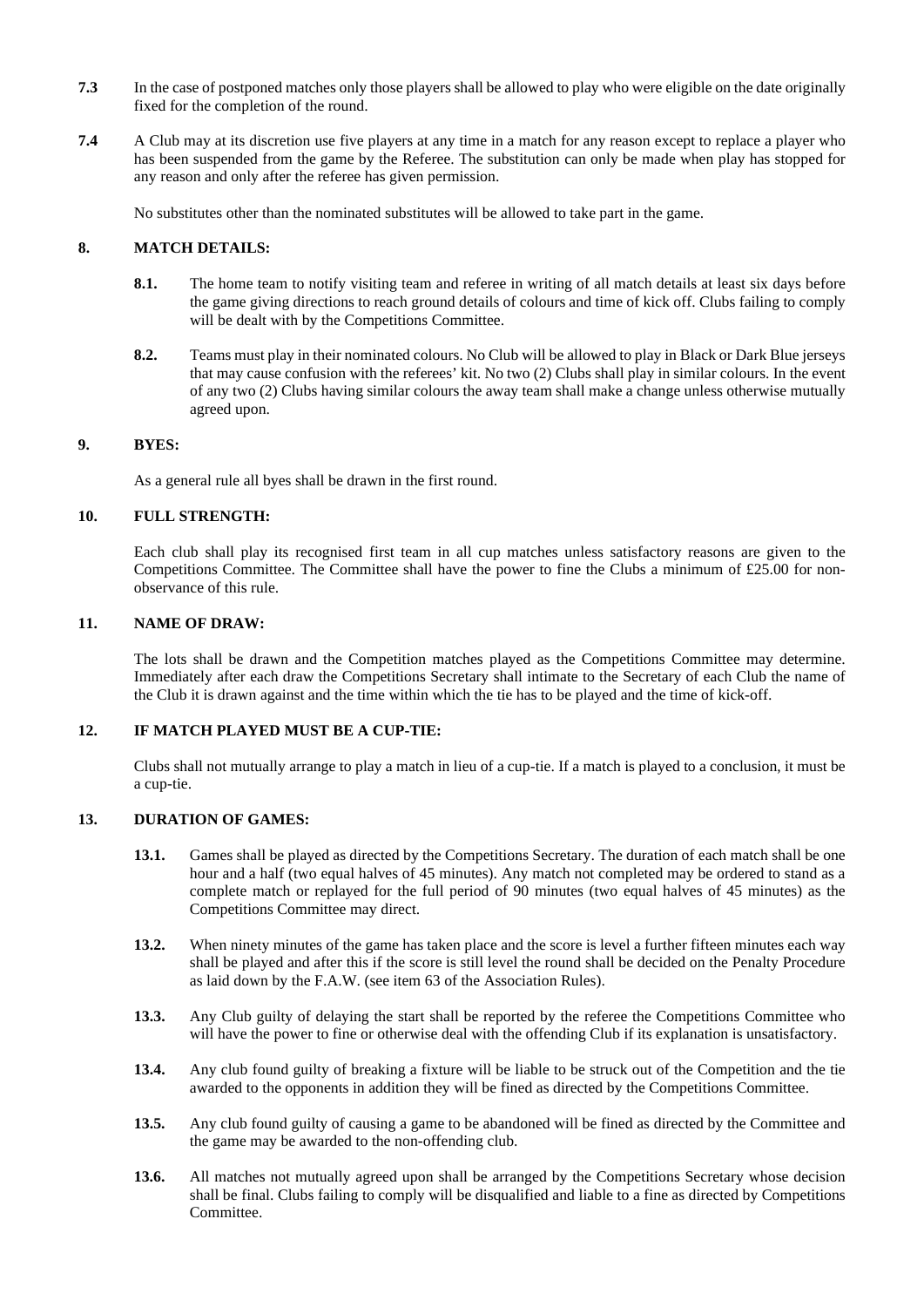### **14. POSTPONED GAMES:**

Postponed games be rearranged by the Competitions Secretary and confirmed in writing.

### **15. LATE STARTS:**

Cubs responsible for a late start whether the match is completed or not shall be liable to a fine of  $\text{\pounds}10.00$ 

# **16. RESULT OF MATCHES TO BE REPORTED:**

Each Club competing in a Match shall send the completed standard electronic Result Form to the Association within sixty (60) minutes of the final whistle, using the systems and procedures set by the FAW from time to time. The Referee shallsend the completed standard Referee's Report Form to the Association within ninety (90) minutes of the final whistle, using the systems and procedures set by the FAW from time to time. The Referee's Report Form must be complete in all details, including the result of the Match, the full names of the Players taking part in the Match, the names of the substitutes and details of any substitutions made (including the Match time when the substitution was made), and details of any yellow cards and red cards issued (including the Match time when the card was issued).

# **17. CHOICE OF GROUND:**

Unless otherwise mutually arranged the Clubs, which are in each instance first drawn in the ballot shall have choice of ground. If the ground is not available for any reason game to be played on the opponent's ground. In the case of inclement weather, a decision on the ground must be made at 10.00am.

### **18. SEMI FINALS AND FINAL TIES:**

In the last two ties being the semi-final and final the ground shall be chosen by the Competitions Committee who shall appoint Assistant Referees and Referee same to be duly registered with the F.A.W. or this Association and have all the management thereof and in the event of any Club failing to play when ordered to do so it shall be adjudged to have lost the match and shall be dealt with by the Competitions Committee.

If the teams are level after extra time the match shall be decided on the Penalty Procedure as laid down by the F.A.W.

# **19. DATES OF SEMI-FINALS AND FINALS:**

The semi-final and final cup-tie dates arranged by the Competitions Committee shall be strictly adhered to unless mutual arrangements are arrived at between the two competing Clubs and the Association.

### **20. COMMITTEE TO SETTLE ALL DISPUTES:**

- **20.1.** All protests from Clubs of eligibility qualifications of competitors or interpretation of the rules or laws of the game shall be referred to the Competitions Committee whose decision shall be final. Should any Club/League in connection with any dispute or protest have a member on the Committee; the said member shall not be eligible to sit on the Committee while such dispute or protest is being considered.
- **20.2.** No protest relative to the playing ground goal posts or bars or other appurtenances of the game shall be entertained by the Committee unless it is laid with the referee before the commencement of the match nor shall any protest relative to the interpretation of the rules or laws of the game be entertained unless laid with the referee on or before the conclusion of the match. Protests may be made verbally but must be handed to the referee in writing before he has left the ground or dressing room.
- **20.3.** A written notice of such protest or protests and two copies thereof must be sent to the Association Secretary within two days (Sundays excepted) after the conclusion of the match within which time a written protest against the eligibility of any player may be lodged. The sum of £50.00 must be deposited with the Association Secretary together with all such appeals or protests which sum will be forfeited to the funds of the Association in the event of such protest or appeal not being sustained.

# **21. EXPENSES OF PROTESTS:**

The Competitions Committee may order any club engaged in a protest to pay such sum as may be considered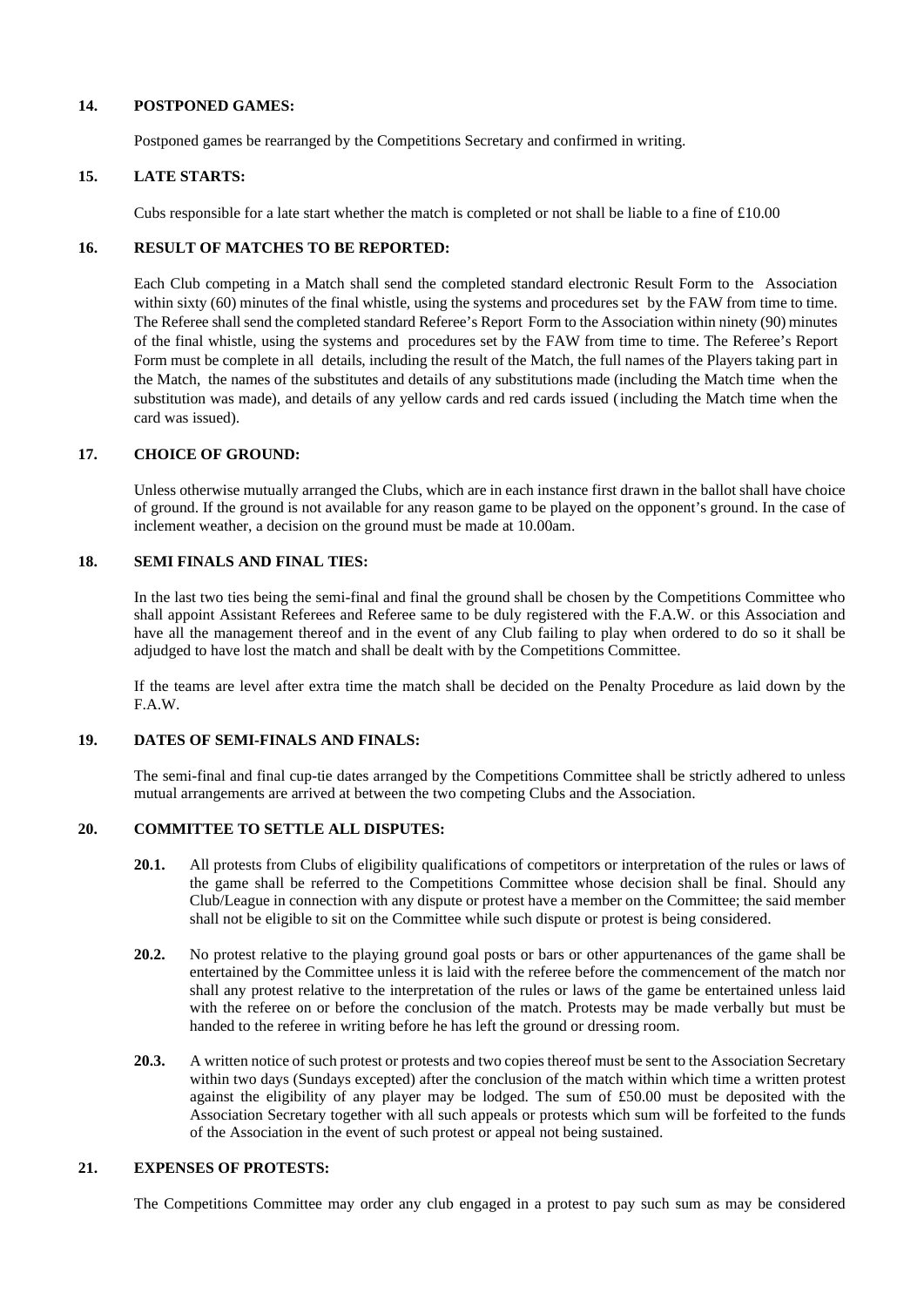necessary towards defraying the expenses incurred.

### **22. RIGHT OF APPEAL:**

Any appeal against a decision of the Competitions Committee of this Association must be made to the Football Association of Wales accompanied by a fee determined by the Football Association of Wales within seven (7) business days (Copy to this Association).

### **23. COMMITTEE MAY SELECT ANOTHER CLUB:**

That in the event of any Club withdrawing or declining to play from any cause in a semi-final or final tie or replayed matches of the same the Competitions Committee may if time and circumstances permit select any other Club or original entrants for the Competition to play. Other things being equal preference may be given to the Club that was next in merit judged from the results of the rounds and if more than one Club has equal claims the Club shall be selected by lot from those having equal claims if there is not time to permit of their playing off.

## **24. INELIGIBLE PLAYERS:**

In the case of any player being found ineligible the Club playing him must be adjudged to have lost the match and fined. The player to be reported to the Gwent County Football Association.

### **25. CLUBS LEAVING GROUND:**

Any Club leaving the ground before the expiration of the game may be judged to have lost the match shall incur a penalty as directed by this Association.

### **26. DISQUALIFICATION:**

If the Competitions Committee has any doubt as to the qualification of any player competing in the Competition it shall have power to call upon such player or the Club to which he belongs or for which he played to prove to the satisfaction of the Committee that he is properly qualified according to the rules and failing such satisfactory proof the Committee shall have power to disqualify such player and remove such Club form the Competition and fined as directed by Committee.

# **27. RESPONSIBILITY OF SAFE CUSTODY OF CUP:**

When the winning Club shall have been ascertained the Association shall deliver the cup to the representatives of such Club upon receiving a document to the following effect subscribed by three persons whose names shall be previously submitted and approved by the Council:

'We A.B. C.D. and E.F. members of and representing the Club which has now been declared to have won the Gwent Football Association Cup the same having been delivered to us by Secretary of the Association do hereby on behalf of the said Club individually and collectively engage to return the same to the Secretary of the Association for the time being before 1st March next season in good order and condition and in accordance with the conditions of the annexed rules to which also we have subscribed our respective names and providing the said Cup is destroyed or damaged by fire whilst under our care or custody we agree to refund the Association the amount of its original value or the cost of thorough repair and should the said Cup be lost or destroyed from any other cause whilst under our care and custody we hereby individually and collectively undertake to pay to the Association a sum of £50.00 as and for liquidated damages and also to refund to the Association the amount of the original value of the Cup."

# **28. LAWS:**

The laws of the game to be observed in the Competition shall be those of the Football Association of Wales.

# **29. SIZE OF GROUND:**

The ground for the cup-ties shall be defined by F.A.W. The ground, if possible, to be roped off three yards from the touch and goal line which are to be clearly defined. Goal nets must be used

#### **30. PRESENTATION OF AWARDS:**

In addition to the Cup the Council will present to the winners and runners-up 17 mementoes any further mementoes can only be purchased by the permission and discretion of the Council.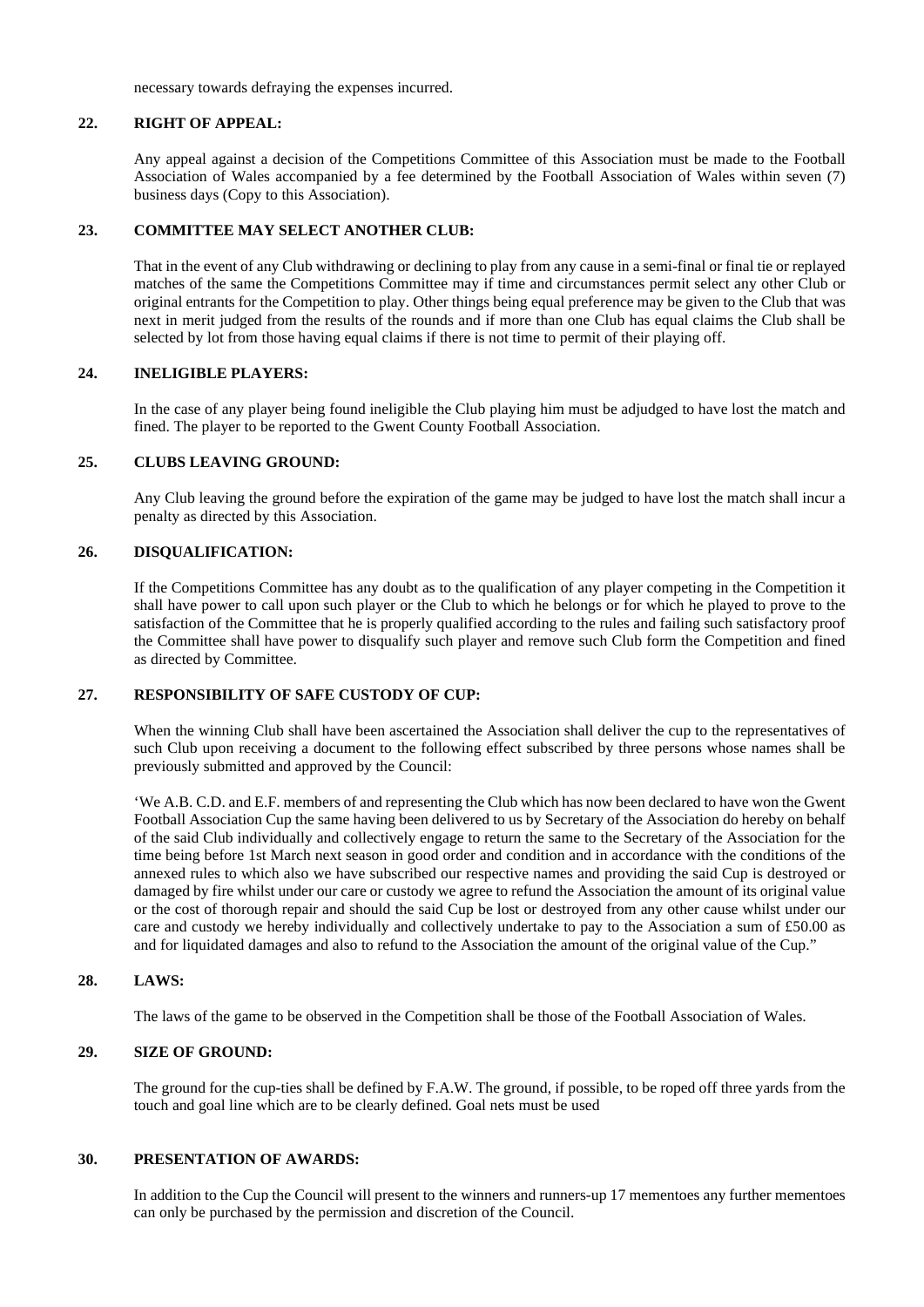# **31. PROVISION OF BALLS AND PITCH:**

In the rounds the home Club must provide at least two balls and mark the pitch. In the semi-finals both Clubs must provide at least two balls. In the final the balls shall be provided by the Gwent County F.A.

# **32. USE OF GROUNDS**

Clubs affiliated to this Association can be compelled to give their grounds to the Association for the purpose of playing the semi-final but no club to be called upon more than once in a season.

# **33. OFFICIALS FEES AND EXPENSES**

| Rounds | <b>Semi Final</b> | Final          |
|--------|-------------------|----------------|
| £20.00 | £20.00            | <b>Memento</b> |

Assistant referees, where appointed, to receive fifty per cent of the referee's rate.

In addition, officials will be paid second-class train bus fare or 45p per mile car travelling allowance. Fees and expenses will be paid by home Club in rounds except the Semi-Finals & Final when they will be paid by the Association.

# **34. REGULATIONS AFFECTING REFEREES AND/OR ASSISTANT REFEREES**

All appointments of match officials shall be made by the Referees Officer of the Gwent County Football Association.

- **34.1.** Fitness of Ground: The referee shall have the power to decide as to the fitness of grounds in all matches except those under the control of grounds men and each Club must take every precaution to keep its ground in a playing condition and if necessary, the Home Club may request the referee to visit the ground two hours before the advertised time of kick off.
- **34.2.** Late starts and reports: Referee must report late starts provide details of postponed or abandoned matches and in addition should inform the Competitions Secretary of the late arrival on the field of play of any player or referee / assistant referee. Failure to do so will lead to disciplinary action against the referee.
- **34.3.** In the event of misconduct, the officiating referee must render his report to the Gwent County Football Association. This report should be rendered in duplicate.
- **34.4.** Postponed Matches: In the event of a match being unavoidably postponed the officials if any have attended the ground shall receive half fee and travelling expenses.
- **34.5.** Appointments: Referees/Assistant Referees must accept or reject appointments within 48 hours. If no reply is received it will be assumed that appointment is accepted.
- **34.6.** Emergency Officials: In the event of the Referee or Assistant Referees appointed not attending a match and the two Clubs agreeing to one on the ground such Referee shall be considered to be an appointed official for the time being.
- **34.7.** Absence: Referees or Assistant Referees failing to give a satisfactory reason for absence shall be dealt with by the Referees' Committee of the Gwent County Football Association.

# **35. ASSISTANT REFEREE**

- **35.1** Each team MUST supply an Assistant Referee who shall report to the Referee before the start of the game. The home Club must provide suitable Assistant Referee's flags (one orange and one red). These to be handed to the Referee by the home team Assistant Referee before the kick off.
- **35.2** Clubs failing to supply Assistant Referee to be dealt with as directed by the Executive Committee.
- **35.3** To get the most effective co-operation from CLUB ASSISTANT REFEREES the following procedure should be adopted.
- **35.4** Both Club Assistant Referees should report to the Referee BEFORE the start of the match and receive his instructions and be informed that no matter what their personal opinion may be the decision of the Referee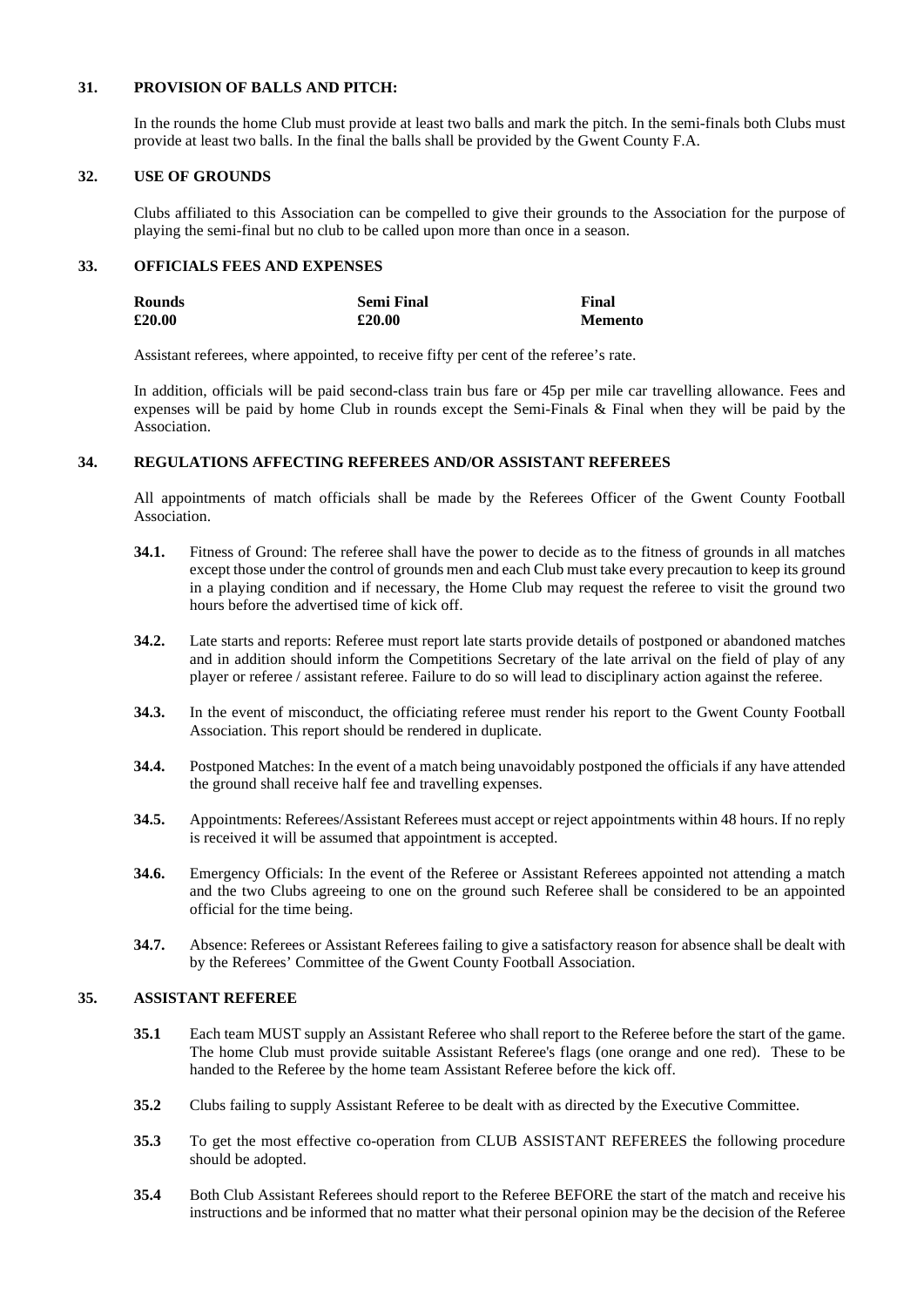is final and must not be questioned.

- **35.5** The work allotted to them as Assistant Referees is to signal WHEN the ball is ENTIRELY over the touchline and to indicate WHICH side is entitled to the throw-in subject always to the decision of the Referee.
- **35.6** Keeping in mind their distinctive duties outlined above Referees should decide beforehand exactly WHAT they want their ASSISTANT REFEREES to do and should be able to tell them distinctly how they can best help him. It is essential that there should be some conference between the three officials BEFORE any match. As the chief of this trio the Referee must be able to indicate clearly to his assistants how they may best help him. His instructions may be specific in order to avoid confusion.
- **35.7** On their side the ASSISTANT REFEREES MUST FULLY APPRECIATE the Referee's prior authority and accept his rulings without question should there be any differences of opinion amongst them. Their relationship to him MUST be one of assistance and neither undue intervention nor opposition.

# **36. INSCRIPTIONS ETC. ON CUPS**

No inscriptions engravings etc. shall be placed on the challenge cups and vases except by the authority of this Association.

### 37. **MATTERS NOT PROVIDED FOR**

Any matter arising which is not provided for in these rules shall be dealt with at the discretion of the Football & Competitions Committee of the Gwent County Football Association.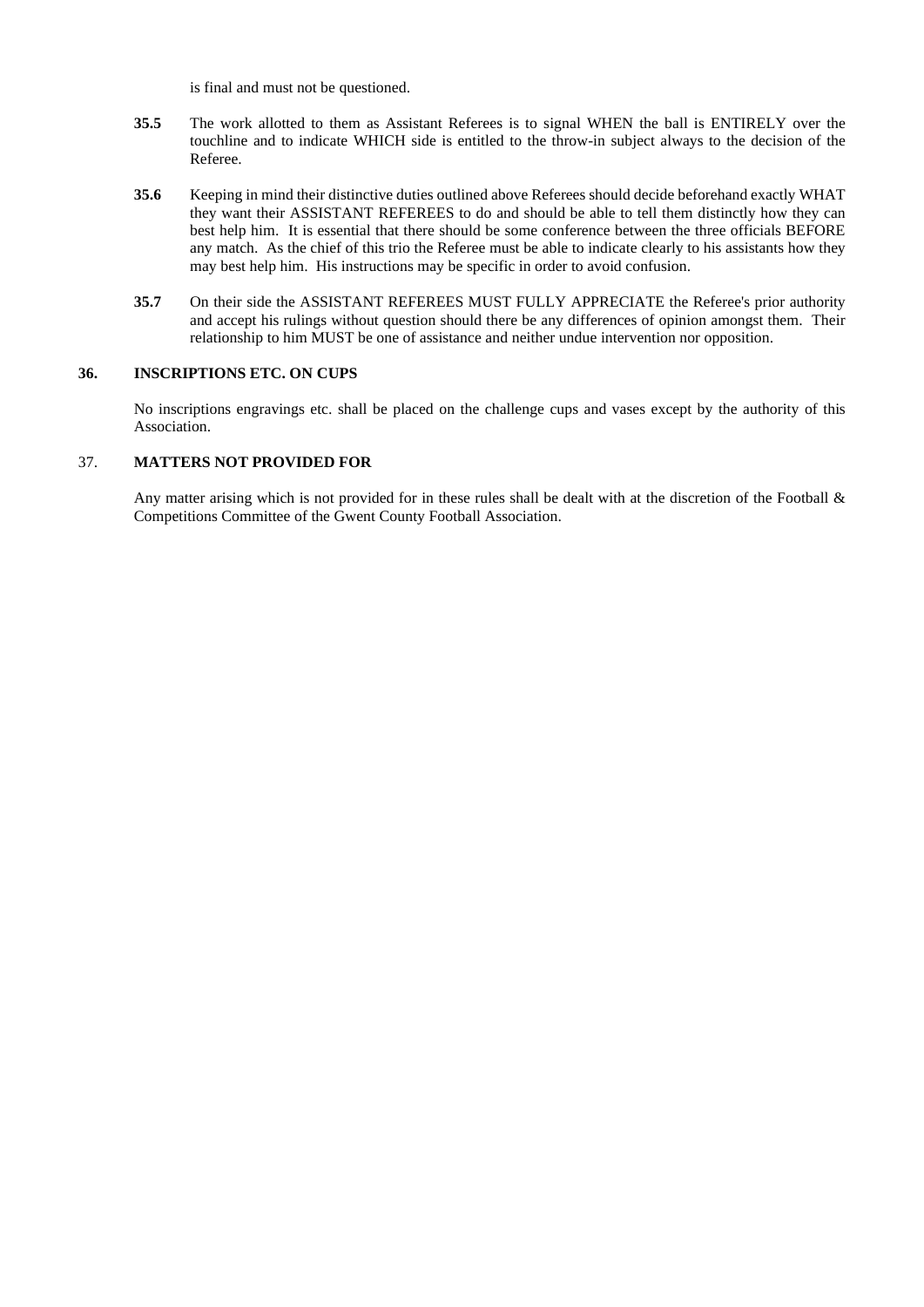## **GWENT COUNTY FOOTBALL ASSOCIATION JUNIOR UNDER 14 CUP**

# **1. NAME:**

'The Under 14 Junior Cup'

### **2. ELIGIBILITY**

The Junior Cup Competition shall be open to Clubs registered with the Association. This Competition will only take place provided there are sufficient entries from Clubs.

# **3. CONTROL:**

The entire control and management of the Competitions shall be vested in the Competitions Committee of the Gwent County Football Association.

### **4. ENTRY DATES:**

Clubs to enter before the 1<sup>st</sup> September.

# **5. WITHDRAWAL CONDITIONS:**

- **5.1.** Any Club intending to scratch must give information of their intention to do so to the Secretary of the opposing Club and the Competitions Secretary.
- **5.2.** A Club withdrawing from the Competition shall be reported to Competitions Committee who shall have the power to compel such offending Club to pay the expenses incurred and take such action as they deem expedient.
- **5.3.** Clubs failing to give a satisfactory reason for withdrawing shall not be allowed to enter the Competition the following season and shall be liable to a fine.
- **5.4.** In the Semi-Final and Final ties any Club failing to play without showing a good and sufficient cause for such failure to play may be adjudged by the Competitions Committee to have been guilty of serious misconduct and liable to be dealt with under Rules of the Association.

# **6. FEES**

The entrance fees for the Competitions will be as directed by the Council of the Gwent County Football Association.

# **7. QUALIFICATIONS OF PLAYERS:**

- **7.1** Players must have a current League registration with the Club and competing teams shall number 11 players and may be changed during the series of matches if thought necessary: but no individual shall play for more than one competing team. Players must be registered with the Club at least 7 days before the match is to be played. Any player not registered with the Club and subsequently playing in a match will be declared as an ineligible player and the Club charged.
- **7.2** Match Team Sheets must be completed and submitted using the systems and procedures provided by the FAW from time to time, at least thirty (30) minutes before kick-off of each Match up to the Semi-Finals and at least sixty (60) minutes before kick-off for the Semi Final and Finals Matches.
	- **7.2.1** After the team sheets have been submitted by both teams, and if the match has not yet kicked off, no replacement is allowed except in the following cases:
	- **7.2.2** If any of the 11 Players indicated on the team sheet as forming the starting 11 are not able to start the match due to unexpected physical incapacity, they may only be replaced by any of the five substitutes listed on the initial team sheet, with the exception of the Goalkeeper, who may be replaced by a non-listed substitute.
	- **7.2.3** Any Club not registering **any** players 7 days prior to their first game will be struck out of the Competition and fined.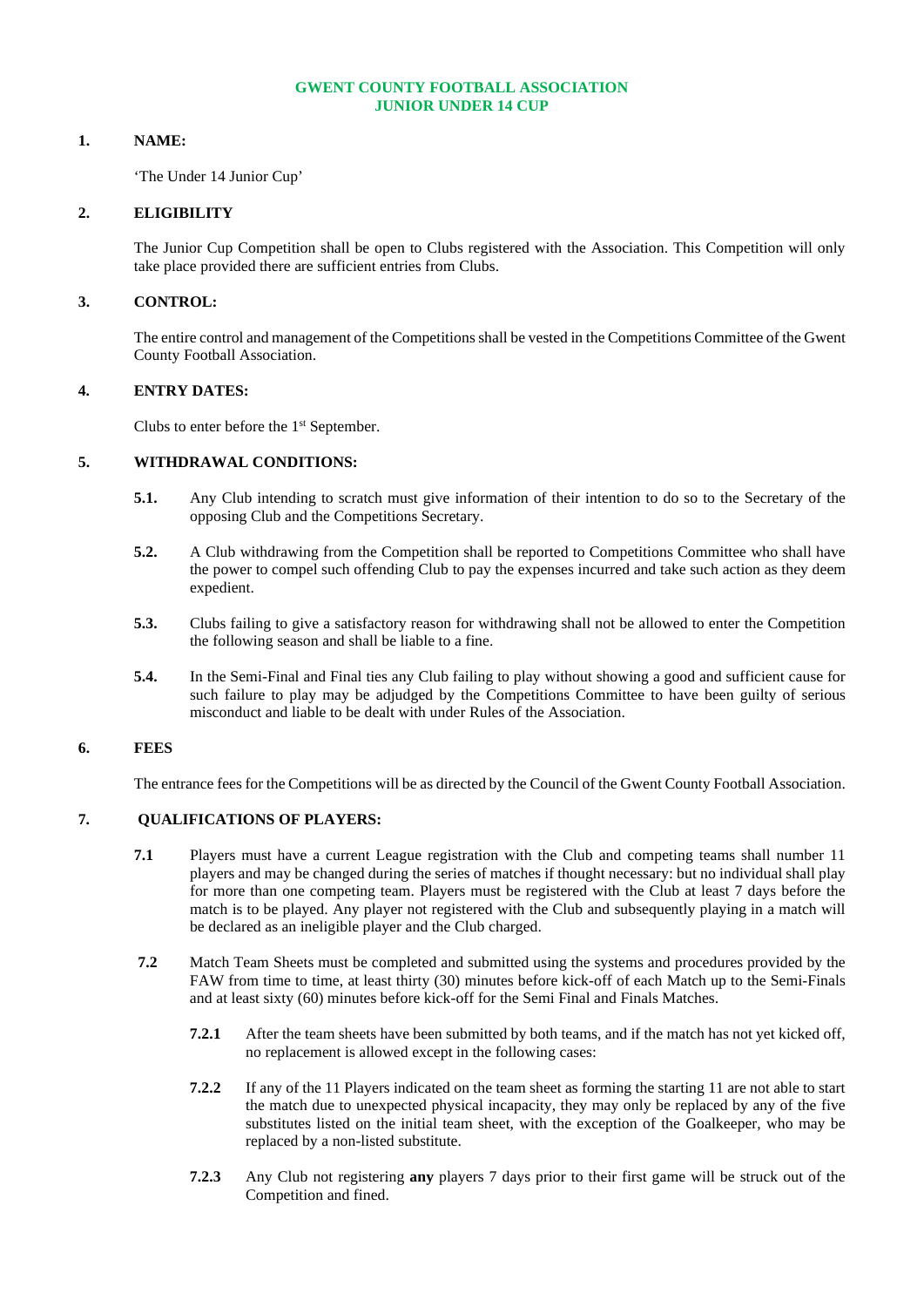- **7.3** In the case of postponed matches only those players shall be allowed to play who were eligible on the date originally fixed for the completion of the round.
- **7.4** A Club may at its discretion use a substitute player at any time in a match for any reason except to replace a player who has been suspended from the game by the Referee. The substitution can only be made when play has stopped for any reason and only after the referee has given permission. Five named substitutes are allowed in this Competition and must be named prior to kick-off. A player who has been substituted himself/herself becomes a substitute and may replace another player at any time subject to the substitution being carried out in accordance with Law 3 of the Laws of Association Football.

# **8. MATCH DETAILS:**

- **8.1.** The home team must notify visiting team and referee in writing of all match details at least six days before the game giving directions to reach ground details of colours and time of kick off. Clubs failing to comply will be dealt with by the Competitions Committee.
- **8.2.** Teams must play in their nominated colours. No Club will be allowed to play in Black or Dark Blue jerseys that may cause confusion with the referees' kit. No two Clubs shall play in similar colours. In the event of any two Clubs having similar colours the away team shall make a change unless otherwise mutually agreed upon.

### **9. BYES:**

As a general rule all byes shall be drawn in the first round.

### **10. FULL STRENGTH:**

Each club shall play its recognised first team in all cup matches unless satisfactory reasons are given to the Competitions Committee. The Committee shall have the power to fine the Clubs a minimum of £25.00 for nonobservance of this rule.

# **11. NAME OF DRAW:**

The lots shall be drawn and the Competition matches played as the Competitions Committee may determine. Immediately after each draw the Competitions Secretary shall intimate to the Secretary of each Club the name of the Club it is drawn against and the time within which the tie has to be played and the time of kick-off.

# **12. IF MATCH PLAYED MUST BE A CUP-TIE:**

Clubs shall not mutually arrange to play a match in lieu of a cup-tie. If a match is played to a conclusion, it must be a cup-tie.

#### **13. DURATION OF GAMES:**

- **13.1.** Games shall be played as directed by the Competitions Secretary. The duration of each match shall be one hour and ten minutes (two equal halves of 35 minutes). Any match not completed may be ordered to stand as a complete match or replayed for the full period of 70 minutes (two equal halves of 35 minutes) as the Competitions Committee may direct.
- **13.2.** When seventy minutes of the game has taken place and the score is level a further ten minutes each way shall be played and after this if the score is still level the round shall be decided on the Penalty Procedure as laid down by the F.A.W. (see item 63 of the Association Rules).
- **13.3.** Any Club guilty of delaying the start shall be reported by the referee the Competitions Committee to have the power to fine or otherwise deal with the offending Club if its explanation is unsatisfactory.
- **13.4.** Any club found guilty of breaking a fixture will be liable to be struck out of the Competition and the tie awarded to the opponents in addition they will be fined as directed by the Competitions Committee.
- **13.5.** Any club found guilty of causing a game to be abandoned will be fined as directed by the Committee and the game may be awarded to the non-offending club.
- 13.6. All matches not mutually agreed upon shall be arranged by the Competitions Secretary whose decision shall be final. Clubs failing to comply will be disqualified and liable to a fine as directed by Competitions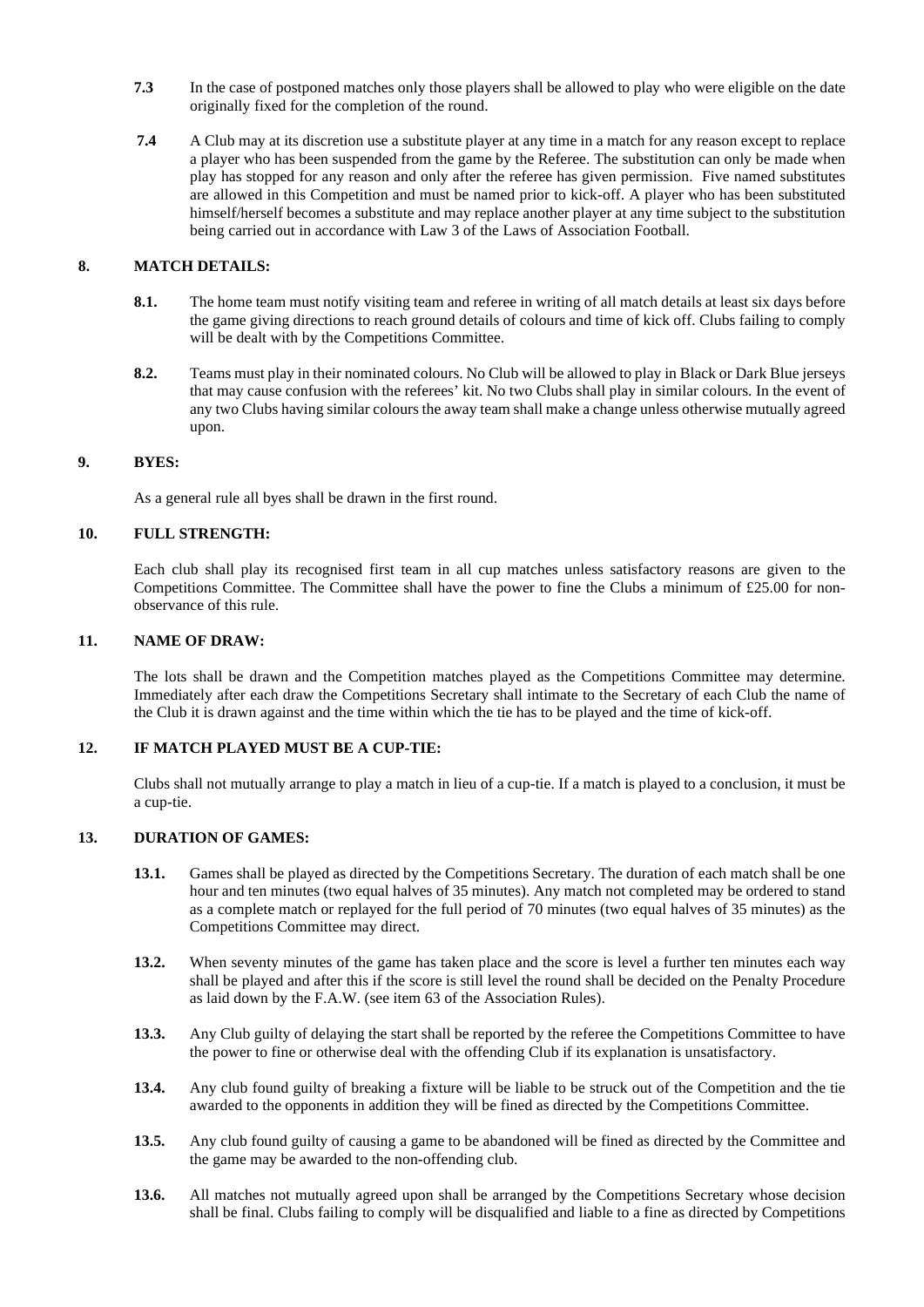Committee.

# **14. POSTPONED GAMES:**

Postponed games be rearranged by the Competitions Secretary and confirmed in writing.

# **15. LATE STARTS:**

Clubs responsible for a late start whether the match is completed or not shall be liable to a fine of  $\text{\pounds}10.00$ 

# **16. RESULT OF MATCHES TO BE REPORTED:**

Each Club competing in a Match shall send the completed standard electronic Result Form to the Association within sixty (60) minutes of the final whistle, using the systems and procedures set by the FAW from time to time. The Referee shallsend the completed standard Referee's Report Form to the Association within ninety (90) minutes of the final whistle, using the systems and procedures set by the FAW from time to time. The Referee's Report Form must be complete in all details, including the result of the Match, the full names of the Players taking part in the Match, the names of the substitutes and details of any substitutions made (including the Match time when the substitution was made), and details of any yellow cards and red cards issued (including the Match time when the card was issued).

# **17. CHOICE OF GROUND:**

Unless otherwise mutually arranged the Clubs, which are in each instance first drawn in the ballot shall have choice of ground. If the ground is not available for any reason game to be played on the opponent's ground. In the case of inclement weather, a decision on the ground must be made at 8.00am.

# **18. SEMI FINALS AND FINAL TIES:**

In the last two ties being the semi-final and final the ground shall be chosen by the Competitions Committee who shall appoint the Referee and Assistant Referees same to be duly registered with the F.A.W. or this Association and have all the management thereof and in the event of any Club failing to play when ordered to do so it shall be adjudged to have lost the match and shall be dealt with by the Football & Competitions Committee.

If the teams are level after extra time the match shall be decided on the Penalty Procedure as laid down by the F.A.W. (see Item 60 of the Association Rules).

# **19. DATES OF SEMI-FINALS AND FINALS:**

The semi-final and final cup-tie dates arranged by the Competitions Committee shall be strictly adhered to unless mutual arrangements are arrived at between the two competing Clubs and the Association.

# **20. COMMITTEE TO SETTLE ALL DISPUTES:**

- 20.1. All protests from Clubs of eligibility qualifications of competitors or interpretation of the rules or laws of the game shall be referred to the Competitions Committee whose decision shall be final. Should any Club/League in connection with any dispute or protest have a member on the Committee; the said member shall not be eligible to sit on the Committee while such dispute or protest is being considered.
- **20.2.** No protest relative to the playing ground goal posts or bars or other appurtenances of the game shall be entertained by the Committee unless it is laid with the referee before the commencement of the match nor shall any protest relative to the interpretation of the rules or laws of the game be entertained unless laid with the referee on or before the conclusion of the match. Protests may be made verbally but must be handed to the referee in writing before he has left the ground or dressing room.
- **20.3.** A written notice of such protest or protests and two copies thereof must be sent to the Association Secretary within two days (Sundays excepted) after the conclusion of the match within which time a written protest against the eligibility of any player may be lodged. The sum of £25.00 must be deposited with the Association Secretary together with all such appeals or protests which sum will be forfeited to the funds of the Association in the event of such protest or appeal not being sustained.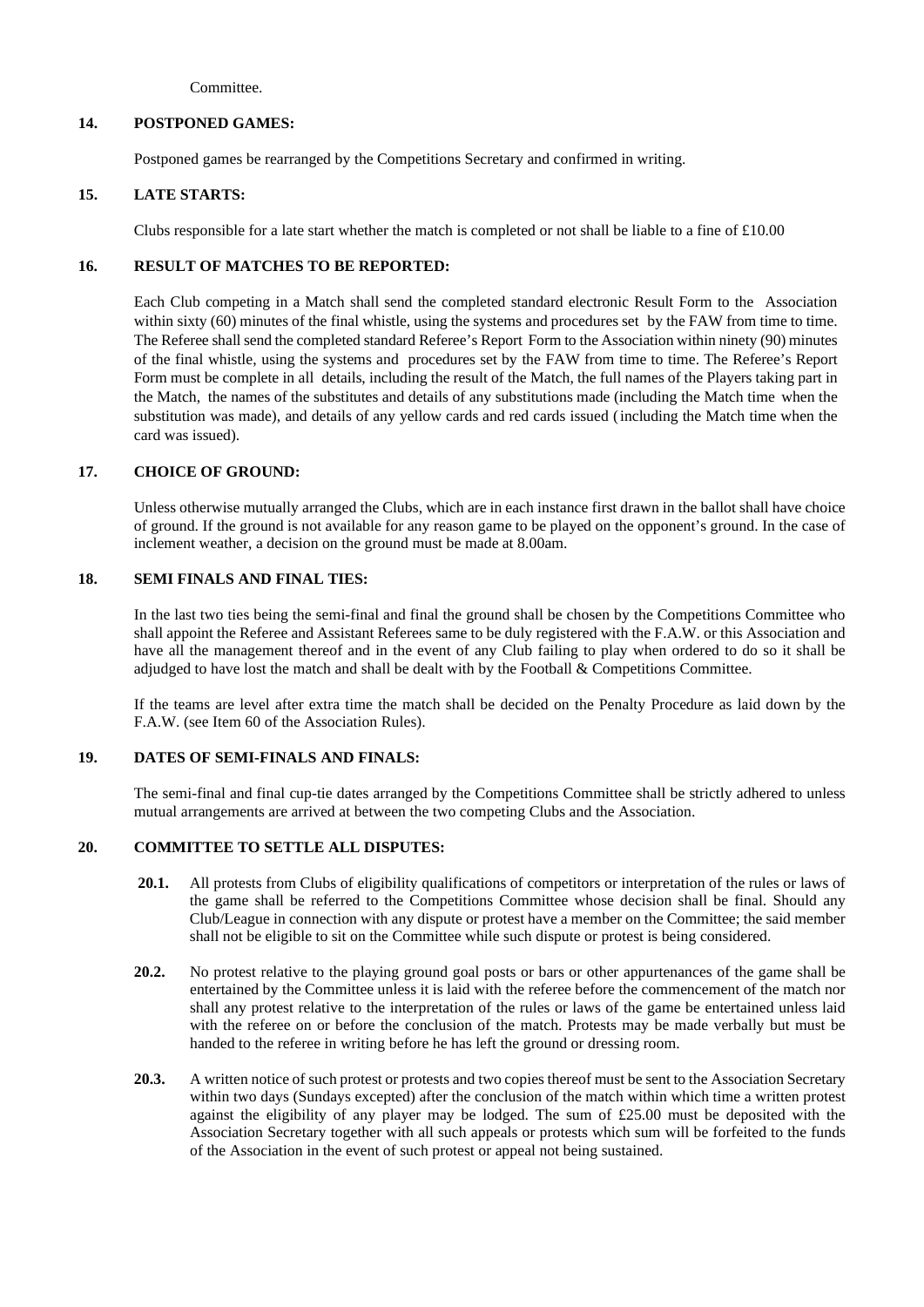# **21. EXPENSES OF PROTESTS:**

The Competitions Committee may order any club engaged in a protest to pay such sum as may be considered necessary towards defraying the expenses incurred.

## **22. RIGHT OF APPEAL:**

Any appeal against a decision of the Competitions Committee of this Association must be made to the Football Association of Wales accompanied by a fee determined by the Football Association of Wales within seven (7) business days (Copy to this Association).

# **23. COMMITTEE MAY SELECT ANOTHER CLUB:**

That in the event of any Club withdrawing or declining to play from any cause in a semi-final or final tie or replayed matches of the same the Competitions Committee may if time and circumstances permit select any other Club or original entrants for the Competition to play. Other things being equal preference may be given to the Club that was next in merit judged from the results of the rounds and if more than one Club has equal claims the Club shall be selected by lot from those having equal claims if there is not time to permit of their playing off.

### **24. INELIGIBLE PLAYERS:**

In the case of any player being found ineligible the Club playing him must be adjudged to have lost the match and fined. The player to be reported to the Gwent County Football Association.

### **25. CLUBS LEAVING GROUND:**

Any Club leaving the ground before the expiration of the game may be judged to have lost the match shall incur a penalty as directed by this Association.

### **26. DISQUALIFICATION:**

If the Competitions Committee has any doubt as to the qualification of any player competing in the Competition it shall have power to call upon such player or the Club to which he belongs or for which he played to prove to the satisfaction of the Committee that he is properly qualified according to the rules and failing such satisfactory proof the Committee shall have power to disqualify such player and remove such Club form the Competition and fined as directed by Committee.

# **27. RESPONSIBILITY OF SAFE CUSTODY OF CUP:**

When the winning Club shall have been ascertained the Association shall deliver the cup to the representatives of such Club upon receiving a document to the following effect subscribed by three persons whose names shall be previously submitted and approved by the Council:

'We A.B. C.D. and E.F. members of and representing the Club which has now been declared to have won the Gwent Football Association Cup the same having been delivered to us by Secretary of the Association do hereby on behalf of the said Club individually and collectively engage to return the same to the Secretary of the Association for the time being before 1st March next season in good order and condition and in accordance with the conditions of the annexed rules to which also we have subscribed our respective names and providing the said Cup is destroyed or damaged by fire whilst under our care or custody we agree to refund the Association the amount of its original value or the cost of thorough repair and should the said Cup be lost or destroyed from any other cause whilst under our care and custody we hereby individually and collectively undertake to pay to the Association a sum of £50.00 as and for liquidated damages and also to refund to the Association the amount of the original value of the Cup."

### **28. LAWS:**

The laws of the game to be observed in the Competition shall be those of the Football Association of Wales.

# **29. SIZE OF GROUND:**

The ground for the cup-ties shall be defined by F.A.W. The ground, if possible, to be roped off three yards from the touch and goal line which are to be clearly defined. Goal nets must be used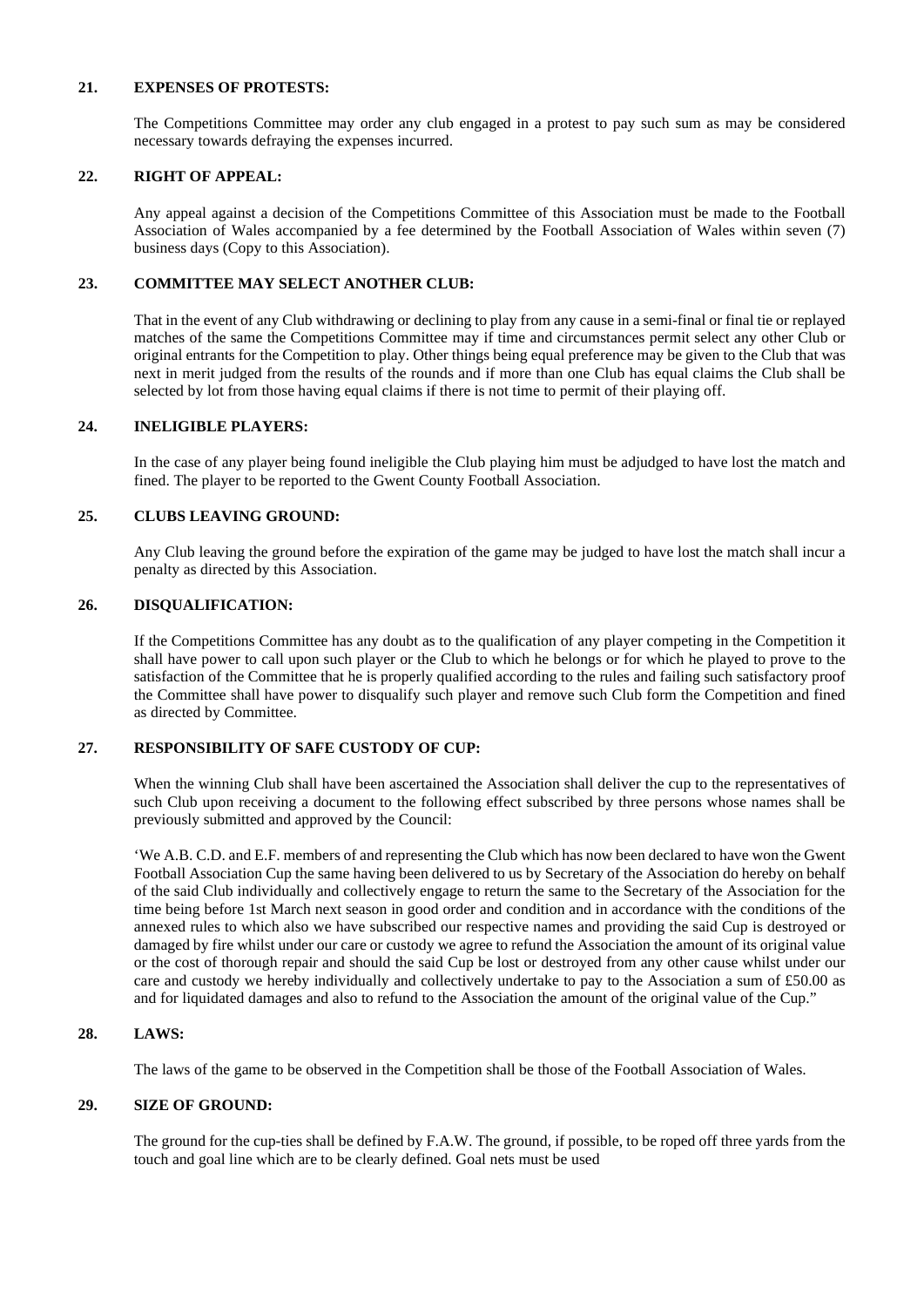### **30. PRESENTATION OF AWARDS:**

In addition to the Cup the Council will present to the winners and runners-up 17 mementoes any further mementoes can only be purchased by the permission and discretion of the Council.

# **31. PROVISION OF BALLS AND PITCH:**

In the rounds the home Club must provide at least two balls and mark the pitch. In the semi-finals both Clubs must provide at least two balls. In the final the balls shall be provided by the Gwent County F.A.

### **32. USE OF GROUNDS**

Clubs affiliated to this Association can be compelled to give their grounds to the Association for the purpose of playing the semi-final but no club to be called upon more than once in a season.

### **33. REFEREES' FEES AND EXPENSES**

| <b>Rounds</b> | <b>Semi Final</b> | Final          |
|---------------|-------------------|----------------|
| £17.00        | £17.00            | <b>Memento</b> |

Assistant referees, where appointed, to receive fifty per cent of the referee's rate.

In addition, officials will be paid second-class train bus fare or 45p per mile car travelling allowance. Fees and expenses will be paid by home Club in rounds except the Semi-Finals and Final when they will be paid by the Association.

# **34. REGULATIONS AFFECTING REFEREES AND/OR ASSISTANT REFEREES**

All appointments of match officials shall be made by the Referees Officer of the Gwent County Football Association.

- **34.1.** Fitness of Ground: The referee shall have the power to decide as to the fitness of grounds in all matches except those under the control of grounds men and each Club must take every precaution to keep its ground in a playing condition and if necessary, the Home Club may request the referee to visit the ground two hours before the advertised time of kick off.
- **34.2.** Late starts and reports: Referee must report late starts provide details of postponed or abandoned matches and in addition should inform the Competitions Secretary of the late arrival on the field of play of any player or referee / assistant referee. Failure to do so will lead to disciplinary action against the referee.
- **34.3.** In the event of misconduct, the officiating referee must render his report to the Gwent County Football Association. This report should be rendered in duplicate.
- **34.4.** Postponed Matches: In the event of a match being unavoidably postponed the officials if any have attended the ground shall receive half fee and travelling expenses.
- **34.5.** Appointments: Referees/Assistant Referees must accept or reject appointments within 48 hours. If no reply is received it will be assumed that appointment is accepted.
- **34.6.** Emergency Officials: In the event of the Referee or Assistant Referees appointed not attending a match and the two Clubs agreeing to one on the ground such Referee shall be considered to be an appointed official for the time being.
- **34.7.** Absence: Referees or Assistant Referees failing to give a satisfactory reason for absence shall be dealt with by the Referees' Committee of the Gwent County Football Association.

# **35. ASSISTANT REFEREE**

**35.1.** Each team MUST supply an Assistant Referee who shall report to the Referee before the start of the game. The home Club must provide suitable Assistant Referee's flags (one orange and one red). These to be handed to the Referee by the home team Assistant Referee before the kick-off.

Clubs failing to supply Assistant Referee will be dealt with as directed by the Executive Committee.

To get the most effective co-operation from CLUB ASSISTANT REFEREES the following procedure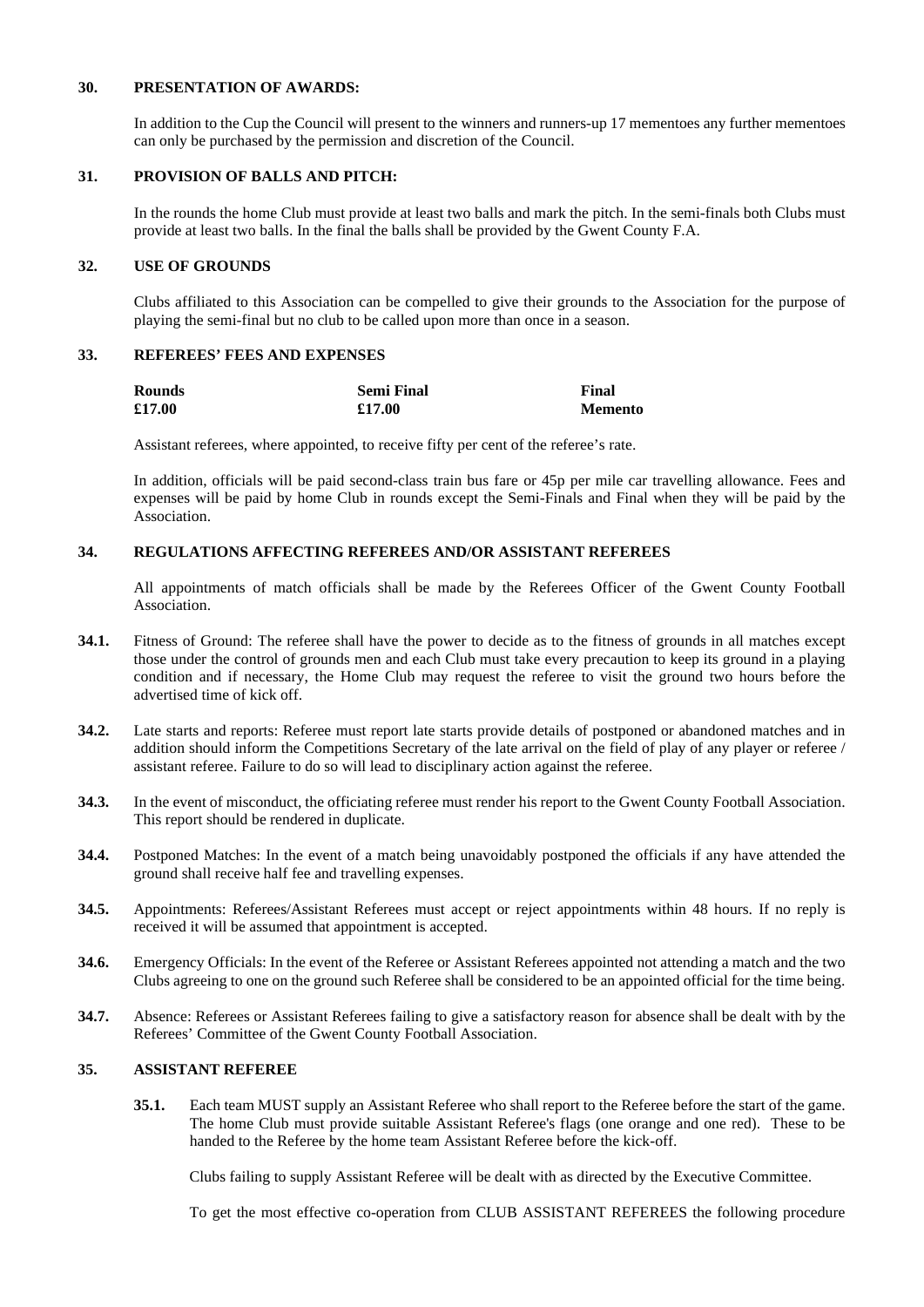should be adopted.

- **35.2.** Both Club Assistant Referees should report to the Referee BEFORE the start of the match and receive his instructions and be informed that no matter what may be their personal opinion the decision of the Referee is final and must not be questioned.
- **35.3.** The work allotted to them as Assistant Referees is to signal WHEN the ball is ENTIRELY over the touchline and to indicate WHICH side is entitled to the throw-in subject always to the decision of the Referee.

Keeping in mind their distinctive duties outlined above Referees should decide beforehand exactly WHAT they want their ASSISTANT REFEREES to do and should be able to tell them distinctly how they can best help him. It is essential that there should be some conference between the three officials BEFORE any match. As the chief of this trio the Referee must be able to indicate clearly to his assistants how they may best help him. His instructions may be specific in order to avoid confusion.

On their side the ASSISTANT REFEREES MUST FULLY APPRECIATE the Referee's prior authority and accept his rulings without question should there be any differences of opinion amongst them. Their relationship to him MUST be one of assistance and neither undue intervention nor opposition.

### **36. INSCRIPTIONS ETC. ON CUPS**

No inscriptions engravings etc. shall be placed on the challenge cups and vases except by the authority of this Association.

# **37. MATTERS NOT PROVIDED FOR**

Any matter arising which is not provided for in these rules shall be dealt with at the discretion of the Football & Competitions Committee of the Gwent County Football Association.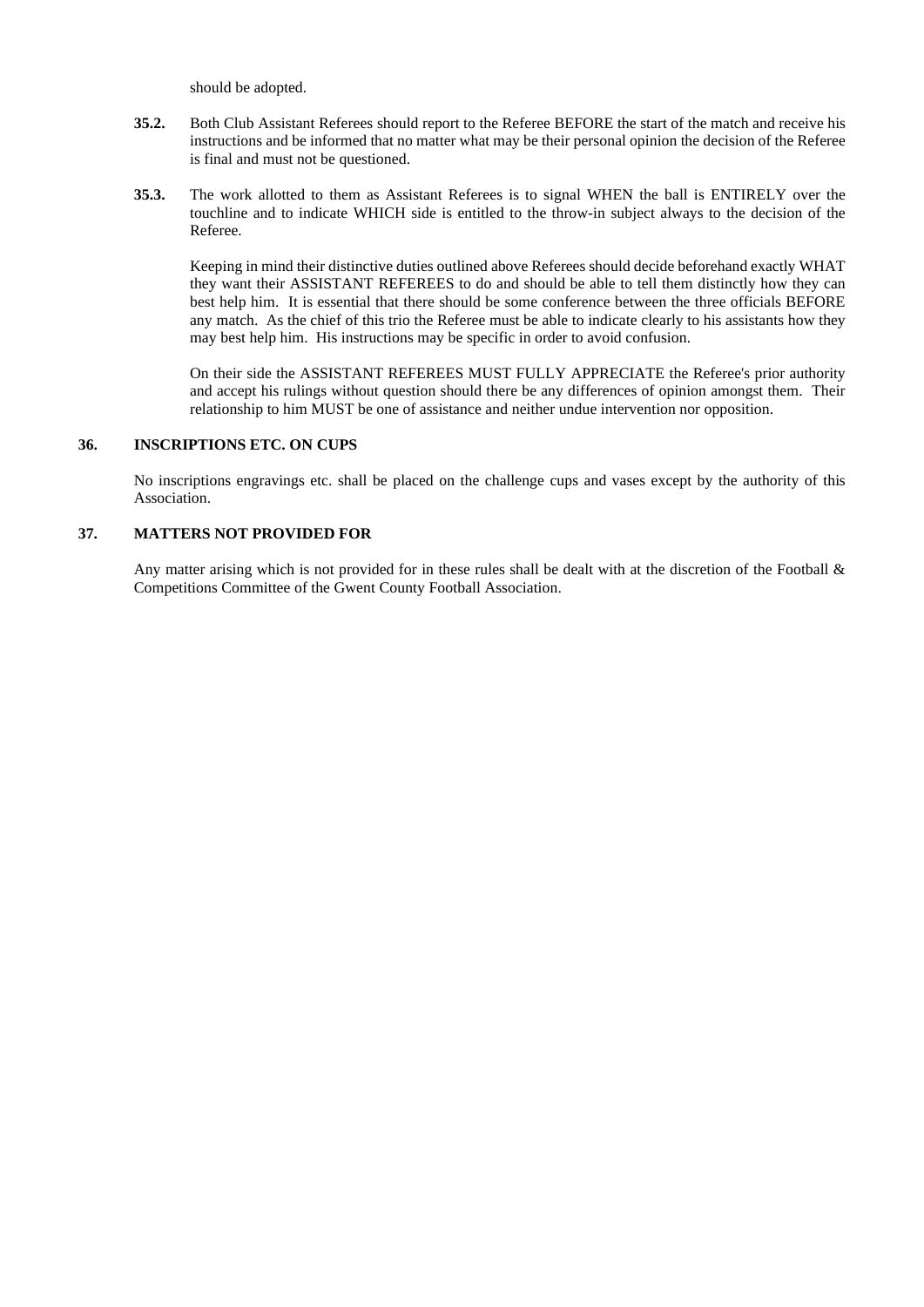# **GWENT COUNTY FOOTBALL ASSOCIATION JUNIOR CUP UNDER 16 CUP**

# **1. NAME:**

'The Under 16 Junior Cup'

# **2. ELIGIBILITY**

The Junior Cup Competition shall be open to Clubs registered with the Association. This Competition will only take place provided there are sufficient entries from Clubs.

# **3. CONTROL:**

The entire control and management of the Competitions shall be vested in the Football & Competitions Committee of the Gwent County Football Association.

# **4. ENTRY DATES:**

Clubs to enter before the 1<sup>st</sup> September.

# **5. WITHDRAWAL CONDITIONS:**

- **5.1.** Any Club intending to scratch must give information of their intention to do so to the Secretary of the opposing Club and the Competitions Secretary.
- **5.2.** A Club withdrawing from the Competition shall be reported to Competitions Committee who shall have the power to compel such offending Club to pay the expenses incurred and take such action as they deem expedient.
- **5.3.** Clubs failing to give a satisfactory reason for withdrawing shall not be allowed to enter the Competition the following season and shall be liable to a fine.
- **5.4.** In the Semi-Final and Final ties any Club failing to play without showing a good and sufficient cause for such failure to play may be adjudged by the Competitions Committee to have been guilty of serious misconduct and liable to be dealt with under Rules of the Association.

# **6. FEES**

The entrance fees for the Competitions will be as directed by the Council of the Gwent County Football Association.

# **7. QUALIFICATIONS OF PLAYERS:**

- **7.1.** Player must be over the age of 14 and the age under 16 at the 31<sup>st</sup> August. All players that fall in the age band in each club are eligible to play for the Club in the Cup Competition. Players must have a current League registration with the Club and competing teams shall number 11 players and may be changed during the series of matches if thought necessary: but no individual shall play for more than one competing team. A player must be registered with a Club at least 7 days before the match to be played. Any player not registered with the Club and subsequently playing in a match will be declared as an ineligible player and the Club charged.
- **7.2** Match Team Sheets must be completed and submitted using the systems and procedures provided by the FAW from time to time, at least thirty (30) minutes before kick-off of each Match up to the Semi-Finals and at least sixty (60) minutes before kick-off for the Semi Final and Finals Matches.
	- **7.2.1** After the team sheets have been submitted by both teams, and if the match has not yet kicked off, no replacement is allowed except in the following cases:
	- **7.2.2** If any of the 11 Players indicated on the team sheet as forming the starting 11 are not able to start the match due to unexpected physical incapacity, they may only be replaced by any of the five substitutes listed on the initial team sheet, with the exception of the Goalkeeper, who may be replaced by a non-listed substitute.
	- **7.2.3** Any Club not registering **any** players 7 days prior to their first game will be struck out of the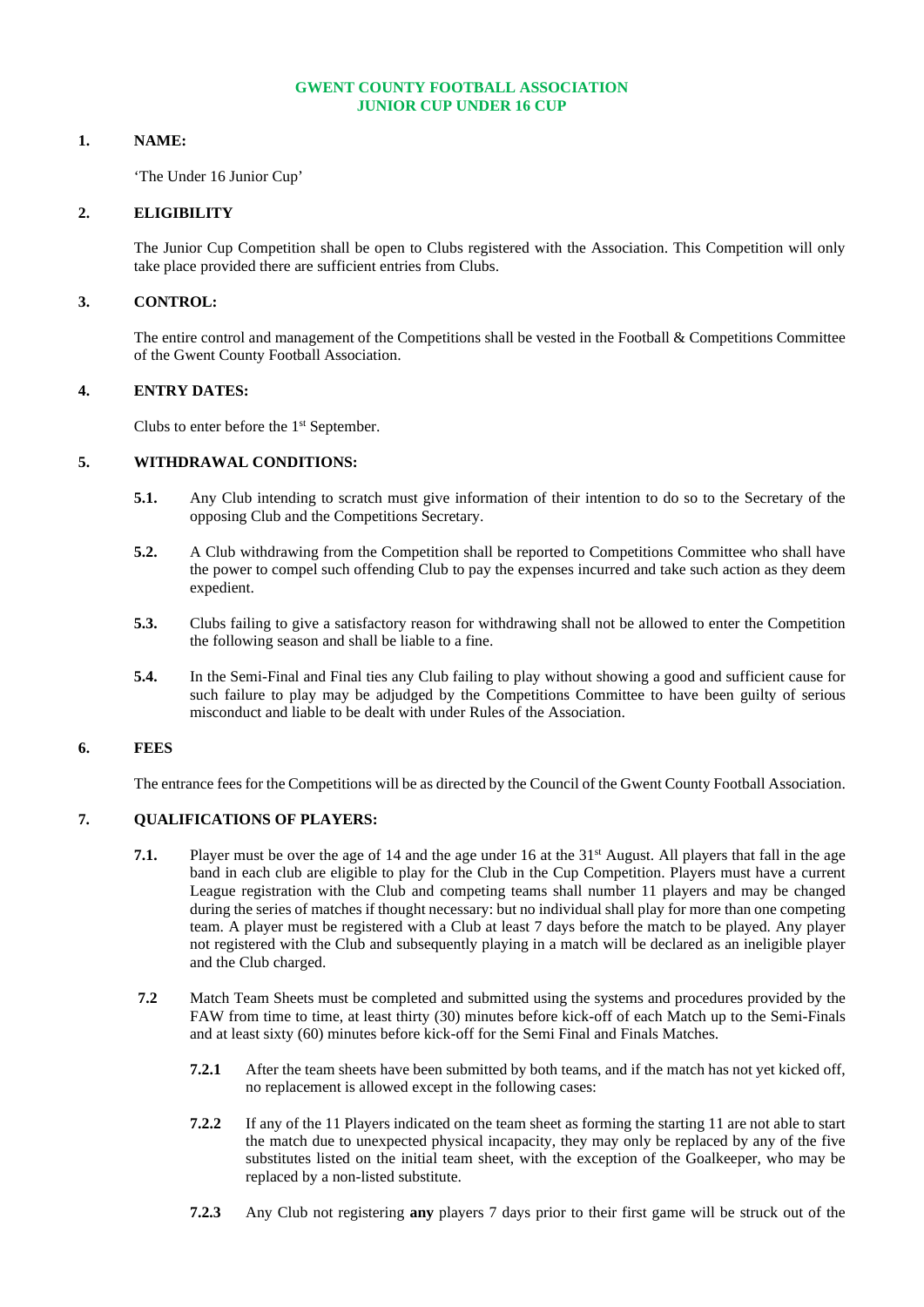Competition and fined.

- **7.3** In the case of postponed matches only those players shall be allowed to play who were eligible on the date originally fixed for the completion of the round.
- **7.4** A Club may at its discretion use a substitute player at any time in a match for any reason except to replace a player who has been suspended from the game by the Referee. The substitution can only be made when play has stopped for any reason and only after the referee has given permission. Five named substitutes are allowed in this Competition and must be named prior to kick-off. A player who has been substituted himself/herself becomes a substitute and may replace another player at any time subject to the substitution being carried out in accordance with Law 3 of the Laws of Association Football.

# **8. MATCH DETAILS:**

- **8.1.** The home team must notify visiting team and referee in writing of all match details at least six days before the game giving directions to reach ground details of colours and time of kick off. Clubs failing to comply will be dealt with by the Competitions Committee.
- **8.2.** Teams must play in their nominated colours. No Club will be allowed to play in Black or Dark Blue jerseys that may cause confusion with the referees' kit. No two Clubs shall play in similar colours. In the event of any two Clubs having similar colours the away team shall make a change unless otherwise mutually agreed upon.

# **9. BYES:**

As a general rule all byes shall be drawn in the first round.

# **10. FULL STRENGTH:**

Each club shall play its recognised first team in all cup matches unless satisfactory reasons are given to the Competitions Committee. The Committee shall have the power to fine the Clubs a minimum of £25.00 for nonobservance of this rule.

# **11. NAME OF DRAW:**

The lots shall be drawn and the Competition matches played as the Competitions Committee may determine. Immediately after each draw the Competitions Secretary shall intimate to the Secretary of each Club the name of the Club it is drawn against and the time within which the tie has to be played and the time of kick-off.

# **12. IF MATCH PLAYED MUST BE A CUP-TIE:**

Clubs shall not mutually arrange to play a match in lieu of a cup-tie. If a match is played to a conclusion, it must be a cup-tie.

# **13. DURATION OF GAMES:**

- **13.1.** Games shall be played as directed by the Competitions Secretary. The duration of each match shall be one hour and twenty minutes (two equal halves of 40 minutes). Any match not completed may be ordered to stand as a complete match or replayed for the full period of 80 minutes (two equal halves of 40 minutes) as the Competitions Committee may direct.
- **13.2.** When eighty minutes of the game has taken place and the score is level a further ten minutes each way shall be played and after this if the score is still level the round shall be decided on the Penalty Procedure as laid down by the F.A.W.
- **13.3.** Any Club guilty of delaying the start shall be reported by the referee the Competitions Committee to have the power to fine or otherwise deal with the offending Club if its explanation is unsatisfactory.
- **13.4.** Any club found guilty of breaking a fixture will be liable to be struck out of the Competition and the tie awarded to the opponents in addition they will be fined as directed by the Competitions Committee.
- **13.5.** Any club found guilty of causing a game to be abandoned will be fined as directed by the Committee and the game may be awarded to the non-offending club.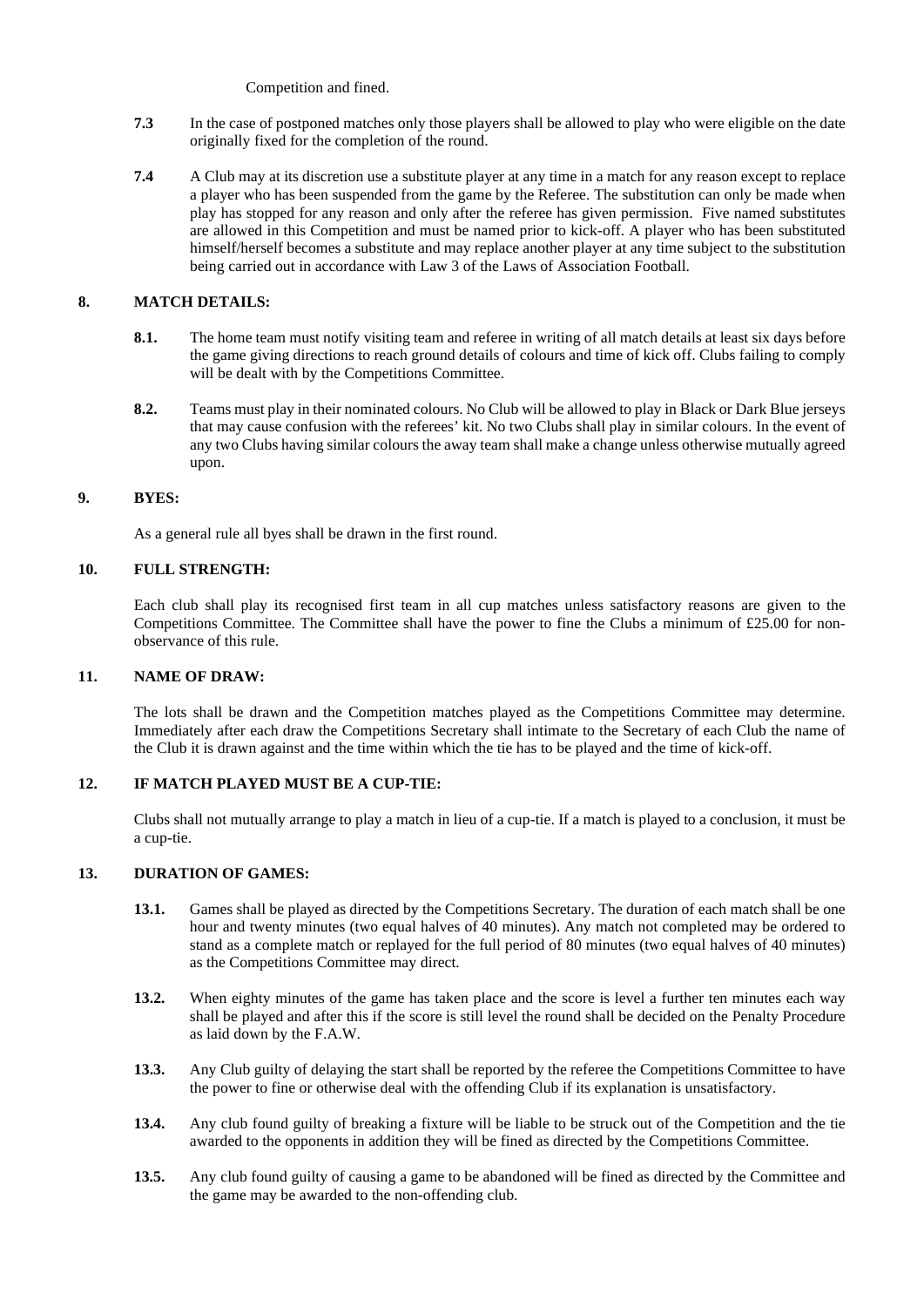**13.6.** All matches not mutually agreed upon shall be arranged by the Competitions Secretary whose decision shall be final. Clubs failing to comply will be disqualified and liable to a fine as directed by Competitions Committee.

# **14. POSTPONED GAMES:**

Postponed games be rearranged by the Competitions Secretary and confirmed in writing.

# **15. LATE STARTS:**

Clubs responsible for a late start whether the match is completed or not shall be liable to a fine of  $\text{\pounds}10.00$ 

# **16. RESULT OF MATCHES TO BE REPORTED:**

Each Club competing in a Match shall send the completed standard electronic Result Form to the Association within sixty (60) minutes of the final whistle, using the systems and procedures set by the FAW from time to time. The Referee shallsend the completed standard Referee's Report Form to the Association within ninety (90) minutes of the final whistle, using the systems and procedures set by the FAW from time to time. The Referee's Report Form must be complete in all details, including the result of the Match, the full names of the Players taking part in the Match, the names of the substitutes and details of any substitutions made (including the Match time when the substitution was made), and details of any yellow cards and red cards issued (including the Match time when the card was issued).

# **17. CHOICE OF GROUND:**

Unless otherwise mutually arranged the Clubs, which are in each instance first drawn in the ballot shall have choice of ground. If the ground is not available for any reason game to be played on the opponent's ground. In the case of inclement weather, a decision on the ground must be made at 8.00am.

# **18. SEMI FINALS AND FINAL TIES:**

In the last two ties being the semi-final and final the ground shall be chosen by the Competitions Committee who shall appoint the Referee and Assistant Referees same to be duly registered with the F.A.W. or this Association and have all the management thereof and in the event of any Club failing to play when ordered to do so it shall be adjudged to have lost the match and shall be dealt with by the Competitions Committee.

If the teams are level after extra time the match shall be decided on the Penalty Procedure as laid down by the F.A.W. (see Item 60 of the Association Rules).

# **19. DATES OF SEMI-FINALS AND FINALS:**

The semi-final and final cup-tie dates arranged by the Competitions Committee shall be strictly adhered to unless mutual arrangements are arrived at between the two competing Clubs and the Association.

# **20. COMMITTEE TO SETTLE ALL DISPUTES:**

- **20.1.** All protests from Clubs of eligibility qualifications of competitors or interpretation of the rules or laws of the game shall be referred to the Competitions Committee whose decision shall be final. Should any Club/League in connection with any dispute or protest have a member on the Committee; the said member shall not be eligible to sit on the Committee while such dispute or protest is being considered.
- **20.2.** No protest relative to the playing ground goal posts or bars or other appurtenances of the game shall be entertained by the Committee unless it is laid with the referee before the commencement of the match nor shall any protest relative to the interpretation of the rules or laws of the game be entertained unless laid with the referee on or before the conclusion of the match. Protests may be made verbally but must be handed to the referee in writing before he has left the ground or dressing room.
- **20.3.** A written notice of such protest or protests and two copies thereof must be sent to the Association Secretary within two days (Sundays excepted) after the conclusion of the match within which time a written protest against the eligibility of any player may be lodged. The sum of £25.00 must be deposited with the Association Secretary together with all such appeals or protests which sum will be forfeited to the funds of the Association in the event of such protest or appeal not being sustained.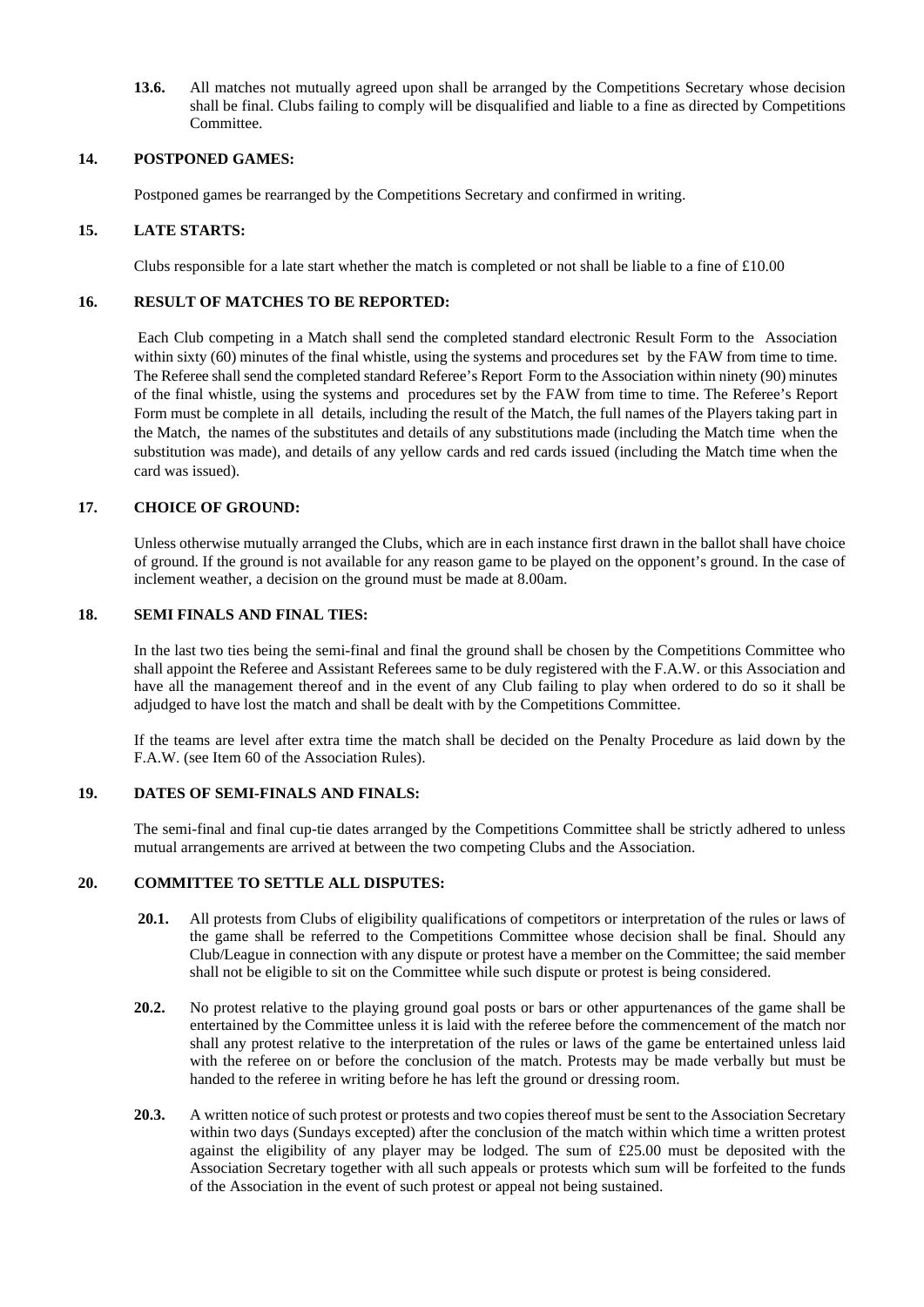### **21. EXPENSES OF PROTESTS:**

The Competitions Committee may order any club engaged in a protest to pay such sum as may be considered necessary towards defraying the expenses incurred.

### **22. RIGHT OF APPEAL:**

Any appeal against a decision of the Competitions Committee of this Association must be made to the Football Association of Wales accompanied by a fee determined by the Football Association of Wales within seven (7) business days (Copy to this Association).

# **23. COMMITTEE MAY SELECT ANOTHER CLUB:**

That in the event of any Club withdrawing or declining to play from any cause in a semi-final or final tie or replayed matches of the same the Competitions Committee may if time and circumstances permit select any other Club or original entrants for the Competition to play. Other things being equal preference may be given to the Club that was next in merit judged from the results of the rounds and if more than one Club has equal claims the Club shall be selected by lot from those having equal claims if there is not time to permit of their playing off.

### **24. INELIGIBLE PLAYERS:**

In the case of any player being found ineligible the Club playing him must be adjudged to have lost the match and fined. The player to be reported to the Gwent County Football Association.

### **25. CLUBS LEAVING GROUND:**

Any Club leaving the ground before the expiration of the game may be judged to have lost the match shall incur a penalty as directed by this Association.

# **26. DISQUALIFICATION:**

If the Competitions Committee has any doubt as to the qualification of any player competing in the Competition it shall have power to call upon such player or the Club to which he belongs or for which he played to prove to the satisfaction of the Committee that he is properly qualified according to the rules and failing such satisfactory proof the Committee shall have power to disqualify such player and remove such Club form the Competition and fined as directed by Committee.

# **27. RESPONSIBILITY OF SAFE CUSTODY OF CUP:**

When the winning Club shall have been ascertained the Association shall deliver the cup to the representatives of such Club upon receiving a document to the following effect subscribed by three persons whose names shall be previously submitted and approved by the Council:

'We A.B. C.D. and E.F. members of and representing the Club which has now been declared to have won the Gwent Football Association Cup the same having been delivered to us by Secretary of the Association do hereby on behalf of the said Club individually and collectively engage to return the same to the Secretary of the Association for the time being before 1st March next season in good order and condition and in accordance with the conditions of the annexed rules to which also we have subscribed our respective names and providing the said Cup is destroyed or damaged by fire whilst under our care or custody we agree to refund the Association the amount of its original value or the cost of thorough repair and should the said Cup be lost or destroyed from any other cause whilst under our care and custody we hereby individually and collectively undertake to pay to the Association a sum of £50.00 as and for liquidated damages and also to refund to the Association the amount of the original value of the Cup."

### **28. LAWS:**

The laws of the game to be observed in the Competition shall be those of the Football Association of Wales. **29. SIZE OF GROUND:**

The ground for the cup-ties shall be defined by F.A.W. The ground, if possible, to be roped off three yards from the touch and goal line which are to be clearly defined. Goal nets must be used

**30. PRESENTATION OF AWARDS:**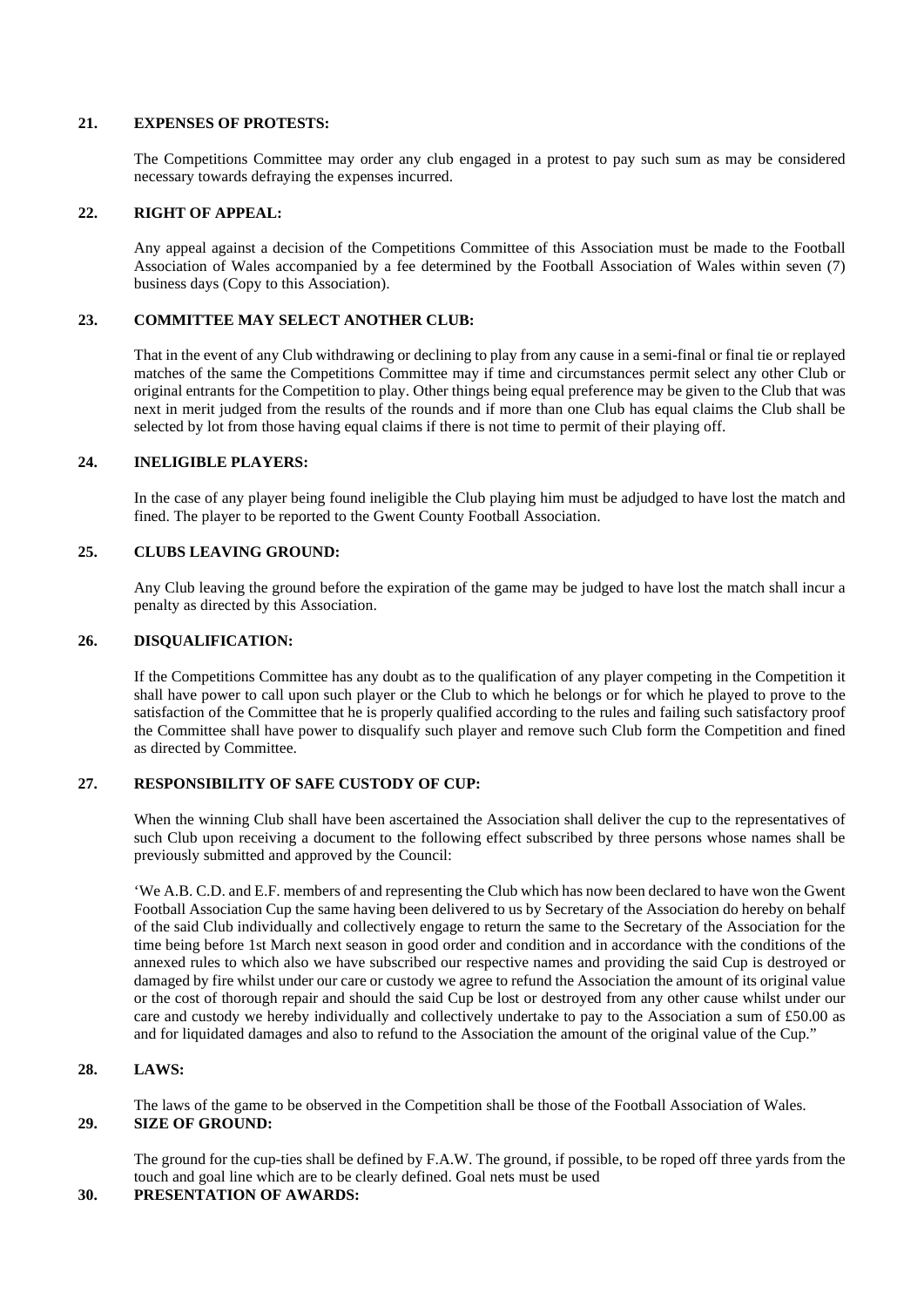In addition to the Cup the Council will present to the winners and runners-up 17 mementoes any further mementoes can only be purchased by the permission and discretion of the Council.

### **31. PROVISION OF BALLS AND PITCH:**

In the rounds the home Club must provide at least two balls and mark the pitch. In the semi-finals both Clubs must provide at least two balls. In the final the balls shall be provided by the Gwent County F.A.

# **32. USE OF GROUNDS**

Clubs affiliated to this Association can be compelled to give their grounds to the Association for the purpose of playing the semi-final but no club to be called upon more than once in a season.

# **33. REFEREES' FEES AND EXPENSES**

| <b>Rounds</b> | <b>Semi Final</b> | Final          |
|---------------|-------------------|----------------|
| £17.00        | £17.00            | <b>Memento</b> |

Assistant referees, where appointed, to receive fifty per cent of the referee's rate.

In addition, officials will be paid second-class train bus fare or 45p per mile car travelling allowance. Fees and expenses will be paid by home Club in rounds except the Semi-Finals and Final when they will be paid by the Association.

### **34. REGULATIONS AFFECTING REFEREES AND/OR ASSISTANT REFEREES**

All appointments of match officials shall be made by the Referees Officer of the Gwent County Football Association.

- **34.1** Fitness of Ground: The referee shall have the power to decide as to the fitness of grounds in all matches except those under the control of grounds men and each Club must take every precaution to keep its ground in a playing condition and if necessary, the Home Club may request the referee to visit the ground two hours before the advertised time of kick off.
- **34.2** Late starts and reports: Referee must report late starts provide details of postponed or abandoned matches and in addition should inform the Cup Secretary of the late arrival on the field of play of any player or referee / assistant referee. Failure to do so will lead to disciplinary action against the referee.
- **34.3** In the event of misconduct the officiating referee must render his report to the Gwent County Football Association. This report should be rendered in duplicate.
- **34.4** Postponed Matches: In the event of a match being unavoidably postponed the officials if any have attended the ground shall receive half fee and travelling expenses.
- **34.5** Appointments: Referees/Assistant Referees must accept or reject appointments within 48 hours. If no reply is received it will be assumed that appointment is accepted.
- **34.6** Emergency Officials: In the event of the Referee or Assistant Referees appointed not attending a match and the two Clubs agreeing to one on the ground such Referee shall be considered to be an appointed official for the time being.
- **34.7** Absence: Referees or Assistant Referees failing to give a satisfactory reason for absence shall be dealt with by the Referees' Committee of the Gwent County Football Association.

# **35. ASSISTANT REFEREE**

**35.1.** Each team MUST supply an Assistant Referee who shall report to the Referee before the start of the game. The home Club must provide suitable Assistant Referee's flags (one orange and one red). These to be handed to the Referee by the home team Assistant Referee before the kick-off.

Clubs failing to supply Assistant Referee will be dealt with as directed by the Executive Committee.

To get the most effective co-operation from CLUB ASSISTANT REFEREES the following procedure should be adopted.